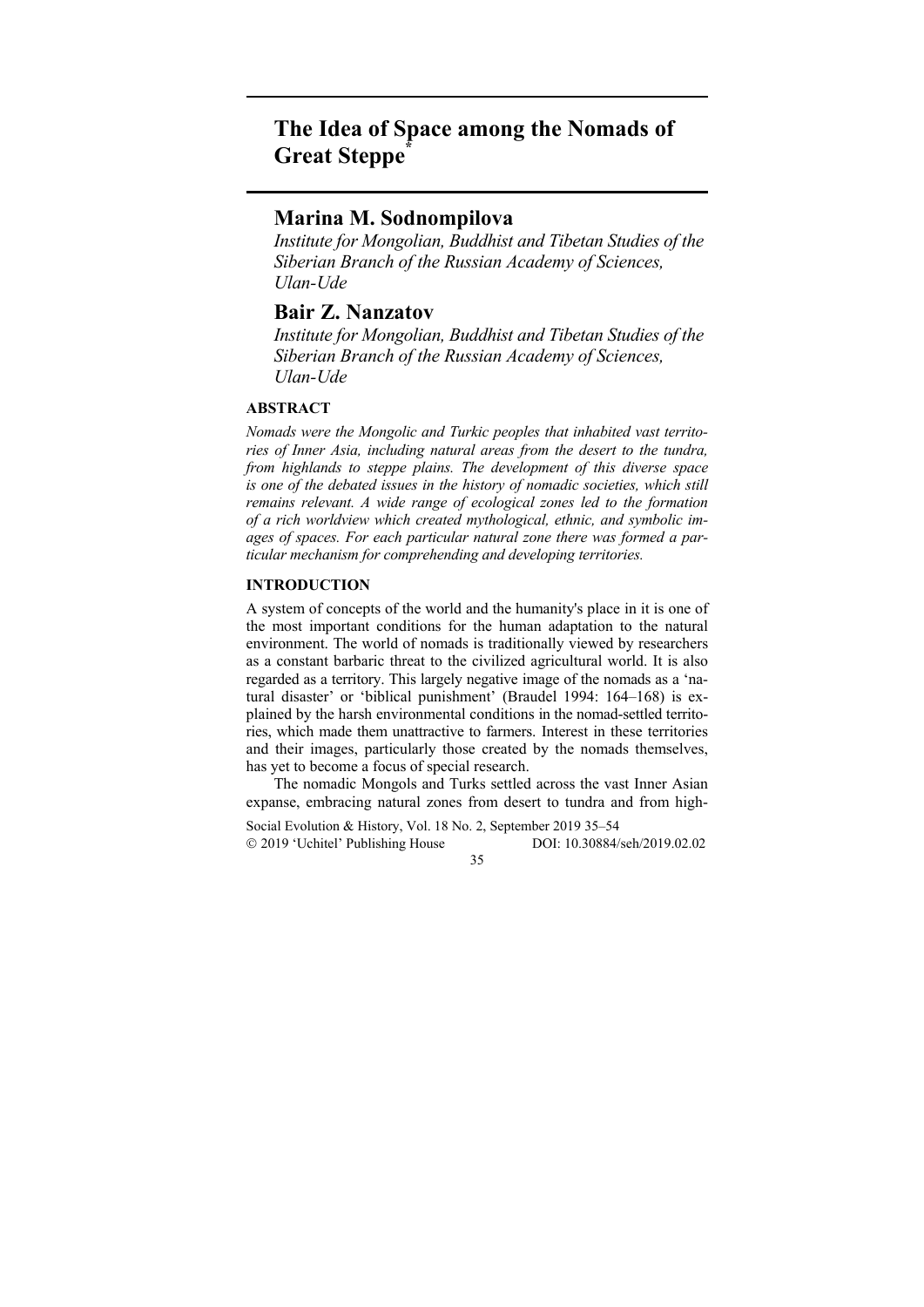lands to flat steppes. Their exploitation of this heterogeneous space has been one of the most topical issues in the history of nomadic societies and it remains so today. A broad range of environmental 'niches' resulted in the shaping of a rich conceptual base, which produced mythological, ethnic and symbolic images of the expanses – the mechanism of understanding and exploitation of territories specific to each separate natural zone.

Presently, there exist a multitude of works on various aspects of extrabiological adaptation to the nomadic natural environment of Inner Asia. A considerable part of the studies concentrated on the nomads' linguistic vision of the world, without which understanding of a conceptual model of the world is impossible. The analysis of the pre-Turks lexicon carried out by the Turkologists under the supervision of Anna Dybo and Edkhiam Tenishev made it possible to reconstruct the natural habitat and lifestyle of the pre-Turks communities. Basing on ritual folklore texts, Lidia Skorodumova (2004) proposed a version of a Mongolian mythopoetic vision of the world. The interconnectedness of space exploitation practices in nomadic culture with the value orientations of society was shown on the basis of linguistic materials by Beffa and Hamayon (1983: 81–111).

Concrete exploitation and sacralization of geographical space is examined in these studies within the context of social, political and economic problems associated with the history of evolution of the nomadic empires (Barfield 1992, 2001; Di Cosmo 1994; Khazanov 1984; Kradin 2002), the social structure of nomadic communities (Humphrey 1974), or religion and concepts of authority and power. Geographical space and climatic conditions came to be understood as active milieus conducive to the development of a sort of civilizational self-awareness substantiating, in particular, an interaction strategy between the nomads and neighboring agricultural communities. For example, the most recent work by Nicola di Cosmo questions the established hypothesis about food crisis (crises?) in the steppes as the main factor (Jenkins 1974) that unleashed Chinggis-Khan's conquests (Di Cosmo 2015).

A whole set of research works is devoted to the Mongolian yurt, from typology and architectural specificities of this traditional dwelling (Maidar and Darisuren 1976; Egorov and Zhukovskaya 1979) to exploration of the idea that the yurt manifested models of the universe (Wasilewski 1976) and societal structure (Humphrey 1974). A broad range of such topics, including ones specific to the Turks-Mongolian peoples, was analyzed by Alexander V. Podosinov (1999).

For the purpose of this paper, the most significant works are those which explain the mechanism for space comprehension proposed by André Leroi-Gourhan (1965). Applied to the traditional culture and worldview of the Mongolian peoples they demonstrate that both linear and concentric principles of space exploitation are relevant to nomadic culture (Zhukovskaya 1988; Skrynnikova 2005). The experience of the emotional com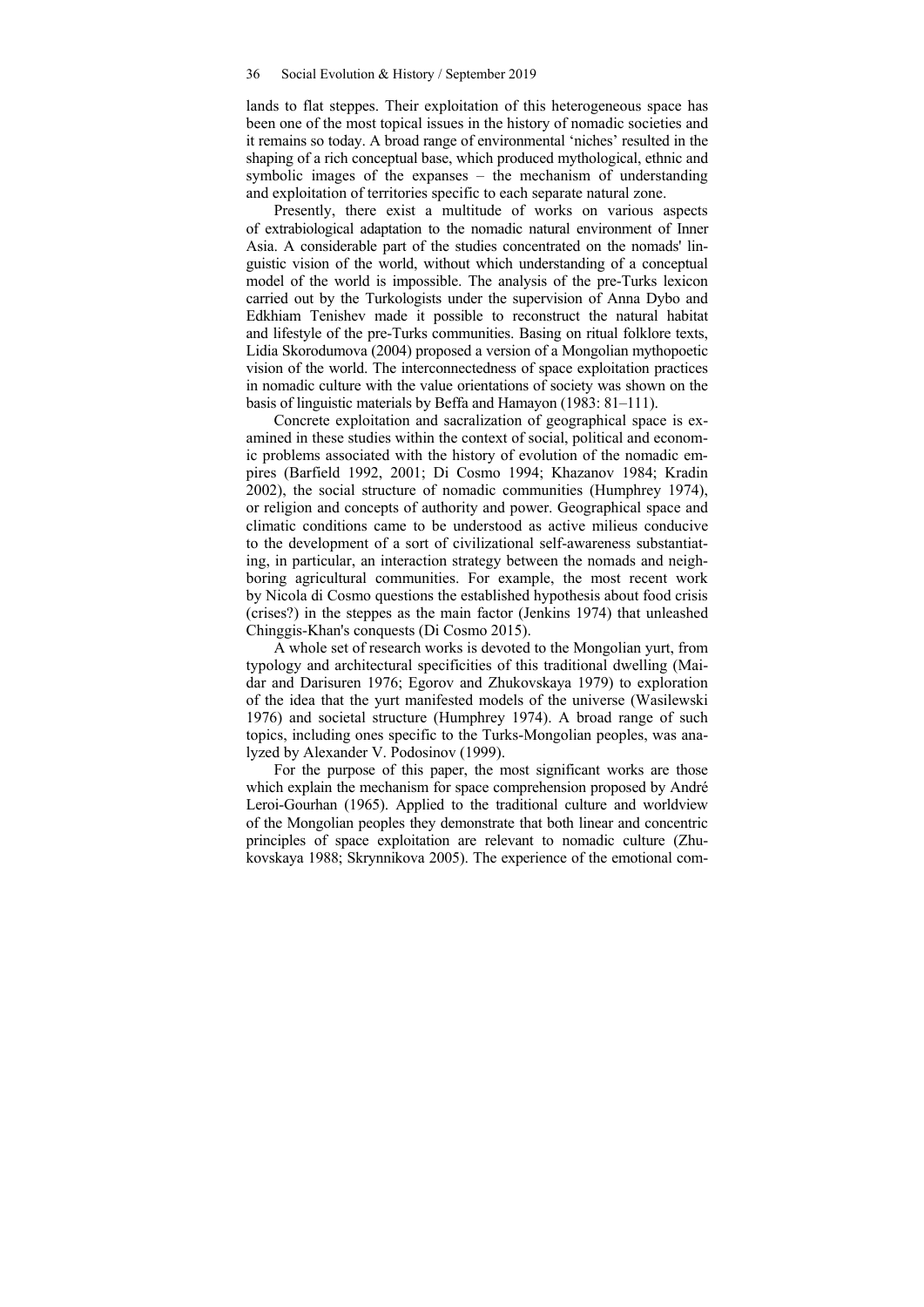prehension of space is a pertinent research trend in this field of study. Its various aspects were studied in a series of research works by Yu-Fu Tuan who introduced the 'topophilia' concept (Tuan 1974, 2002). John Robert Gold highlighted the significance of the concrete and sensuous orientation system at a local level (Gold 1980). The sensuous and religious experience of nomadic comprehension of space still remains a problem outside the main research focus. The existing studies of the Great Steppe's nomads overlook the important philosophical aspects of a connection between the nomads and space, thereby ignoring the nomadic sense of native land as well as their emotional, aesthetic and religious perception of space. Anatoly Khazanov related these aspects to a broad array of important, but still unstudied issues, noting the conscious limitation of his own studies by social, economic and political factors (Khazanov 2008).

In this context, this paper aims at investigating the symbolic comprehension of environment in the nomadic worldview, mostly in the Mongolian world, within the context of the real-life adaptation of the nomads to the diversity of their natural habitat. One form of the mental mastering of space is sacral topography, which presupposes a religious and mythological description of an area. In that regard, we are interested not only in sacral loci, but also in the motives for sacralization of the habitat. The images of native land (*oron*, *nyutag)* are woven into the fabric of mental exploitation of space as they are key markers of clan and tribal identity of nomads, which will be considered in detail later. The civilizational approach forms a natural conceptual framework for the study of adaptation strategies and practices developed by various traditions of the Mongolian world. We consider it productive to study the local knowledge of the nomads using geocivilizational approaches. They make it possible to view the concrete adaptation strategies of nomads to a certain natural environment from the standpoint of geodeterminism using material culture as example. The concept of geopossibilism will be used to demonstrate the flexibility and variability of the character of the local knowledge, which determines the range expansion of the modes of adaptation of nomads to environment. The spatial representations and the mechanisms of their formation and utilization in various aspects of nomadic life will be approached from the perspective of cognitive geography.

#### **THE IMAGE OF THE WORLD**

The nomadic worldview displays different numerical images of horizontal space. The models including both four basic and four interim sides act as a numerical scheme of space. They are complemented by other numerical images, such as 'heptagonal' and 'hexagonal land' (Burchina 1990: 168). This example evinces a special phenomenon related to perception of the world, in which simultaneously a model of the universe is reflected in the yurt (Wasilewski 1976), and the world around is perceived through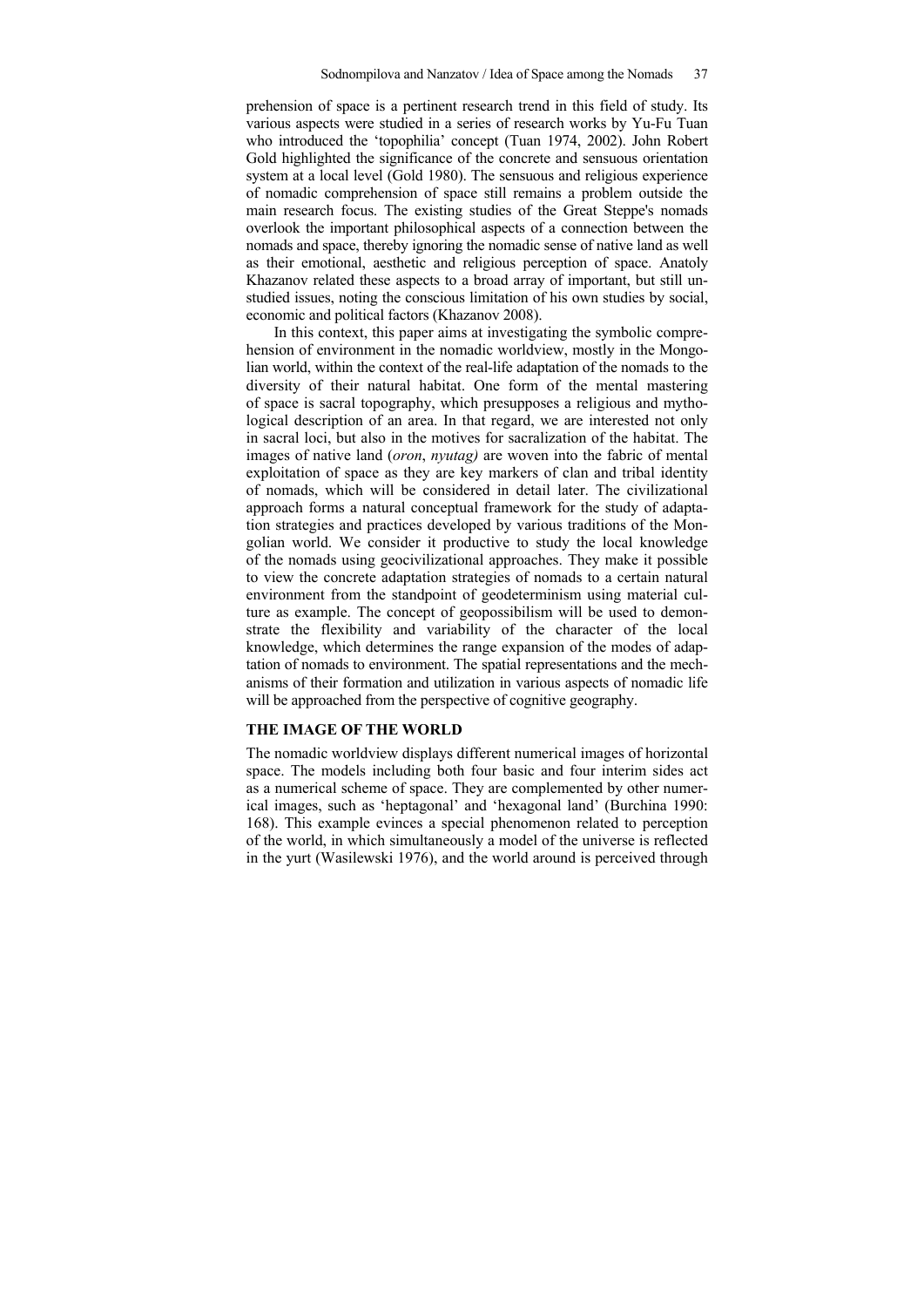the prism of dwelling. For the South Siberian Turks and Buryats a traditional wooden polygonal dwelling acted as a conceptual model of the world. Such an image of space is characteristic of the all-Turks model of the world in the early medieval epoch (Kyzlassov 1960: 51, 57) expressed in the formula *'tört bulun qop'* – 'four corners of the world' (Malov 1959).

The social interpretation of space through the prism of traditional dwelling is ubiquitous in nomadic culture. Vadim V. Trepavlov described the ideal modeling of Fatherland as a dwelling, in which various localities are compared to different parts of the yurt among the nomads of Eastern Desht and the Nogais (Trepavlov 2011: 110). The organization of the yurt's interior space and its symbolism are reflected in the perception of the outer world by the Mongols. From this point of view on space, it is the part of the *ayl* settlement closest to the dwelling that is primarily conceptualized. $1$ 

Omens associated with the first spring thunderstorm represent another example of the conceptualization of the outer world from the perspective of this conceptual model. Interpretation of these omens was similar among both the Turks and Mongols. 'When the first thunder clap growls, they note on which side of the yurt it is better heard: if it is the female side – there will be a good milk yield; if it is the male side – then there will be abundant spoils of the chase, *etc*.' (Potanin 1883: 142).

Cisbaikalian toponyms contain the geographical name 'khoimor' (the most honorable part of a yurt). This is a common name for the northern part of a valley. Thus, Cisbaikalian toponymy data confirms the relevance of this vision of space.

## **CARDINAL POINTS**

The southeastern and southern sectors are the most sacral direction for the Turks-Mongolian peoples. The sacredness of the southerly direction is intensified by the existence of a number of other natural environmental markers, including south-oriented landmarks (such as '*übür*'<sup>2</sup> – the southern treeless hill slopes, a characteristic feature of South Siberian and North Mongolian terrains) and the seasonal rhythms of wildlife (bird migrations).<sup>3</sup> Alexander Podosinov reasonably suggested that the veneration of the south in the nomadic cultures of the Great Steppe reflected the influence of the highland Eurasian latitudinal belt (Podosinov 1999: 544). This complex of beliefs is supplemented by Evgeny V. Anichkov's hypothesis concerning northern peoples' recognition of the social significance of the rich ancient cultures of the South (Anichkov 1914). After the conversion of Mongols to Lamaism, their reverence of the south increased. It is likely that Buddhist images of the Sumeru mountain, Abbirati and the eternal dwelling place of ancestors located somewhere high in the far southern mountains were shaped in line with the positive perception of the south.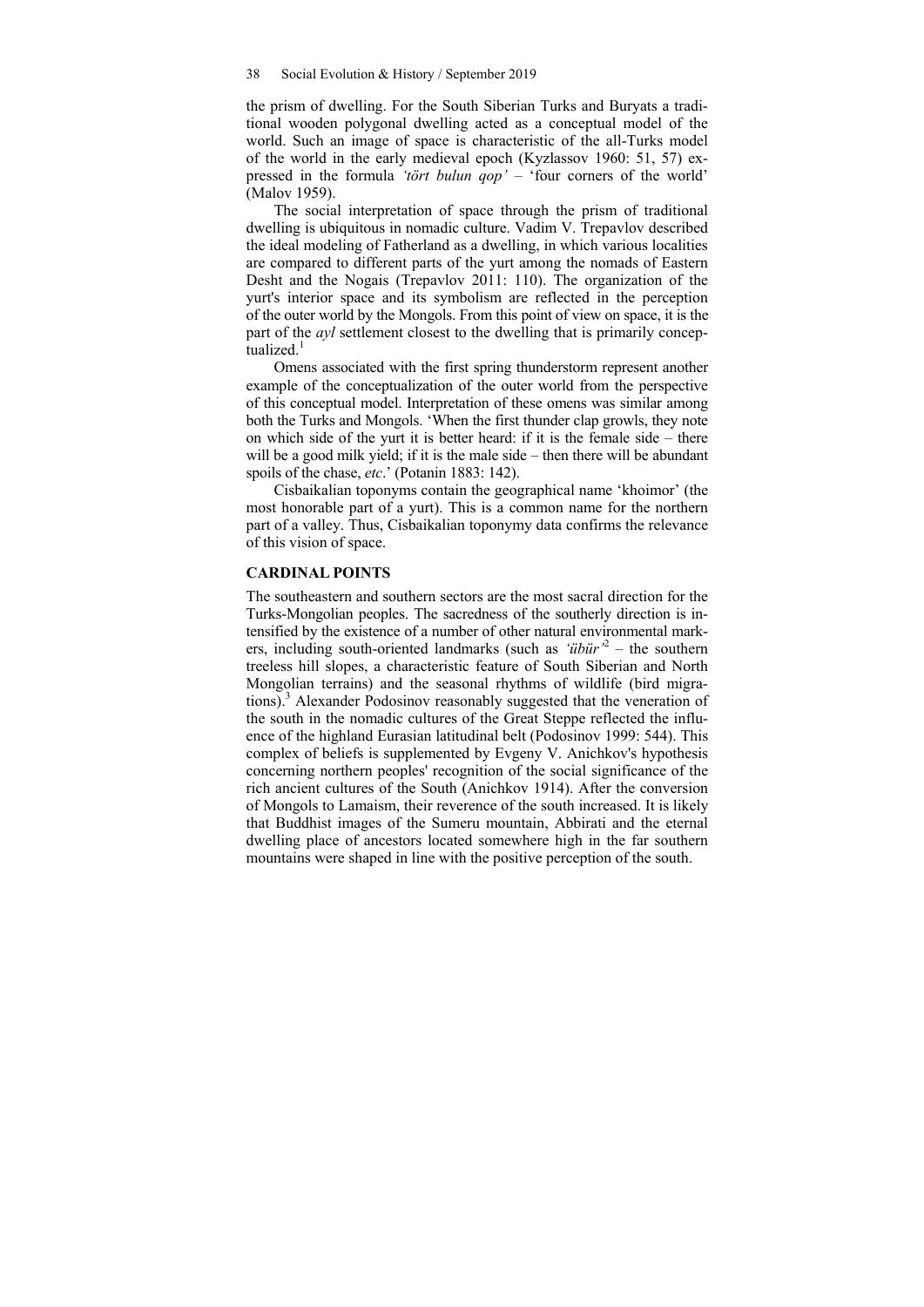The northern sector (or 'midnight side'), by contrast, has negative connotations. It is the realm of frost, night, and dreams; a land of malevolent deities and spirits. It also hosts the world of the dead. Images of frozen seas and desolate places from Buryat epic poems echo the real landscapes of northern territories. In terms of real geographical space, the South Siberian nomads considered lands in the lower reaches of Siberian rivers the land's end. This makes their perception of space akin to that of the 'forest peoples', such as the Evenki, Khanty, and Mansi. For the Buryats the Lena (bur. Qara Zulxe) was the river that marked the border with another world. Lake Baikal also invoked associations with the land's end among Transbaikalian Buryats and Mongols.4

An anthropocentric worldview that projects an image of a human body upon the world is a key idea in the nomadic milieu. In the context of this understanding of space, the right (*baruun*<sup>5</sup>) and left (*zuun*) sectors of space acquire a special meaning. In the Mongolian tradition they conditionally overlap with the east-west axis. In our view, the west-east (eastwest?) axis is associated with images of the uncoiling nature of space/ world and the movement of the sun across the sky. The sun's route is tied to a range of positive ideas/images of life, mobility, and the dynamic exploitation of space. Within this context, the existence of certain spatial verbs representing movement along the east-west axis (*züülexe* –'go eastward'; *baruulaxa* – 'go westward') in Mongolian languages is relevant. As a key idea, the concept of the world's uncoiling from east to west is reflected in the following description of Chinggis-Khan's victorious movement: '… conquered the world from sunrise to sunset' (Rintchen 1959: 69).

As a rule, this east-west axis was strictly observed when positioning yurts on camping grounds. The elder's yurt occupied the rightmost and foremost position. The principle part of the smoke flap (*gol* – kernel, pivot), which was also a light source for a yurt, had to be oriented in the same manner. Gender differences implicit in the symbolism of right and left can also be 'read' in the 'text' of a landscape. Rivers flowing out of the right and left parts of space signify a benign locality. Camping in such places was thought to lead to the birth of a boy in some cases, and of a girl in others. If the rivers flowed in southerly or northerly directions a locality was viewed as unfavorable for settlement (Tserensodnom 2001: 482).

The spatial organization of a nomadic camp reflects the high social prestige of the rightmost and foremost parts of space occupied by the chieftain. His younger brothers placed their yurts further to the left, while sons settled behind. Thus, those settled behind and to the left of the chieftain form a group of 'insiders', blood kin through the father.<sup>6</sup> The Kalmyks placed the tilt carts of widowed sisters and widowed daughters returning to father's clan, but already 'alien' to it, somewhat further to the south, that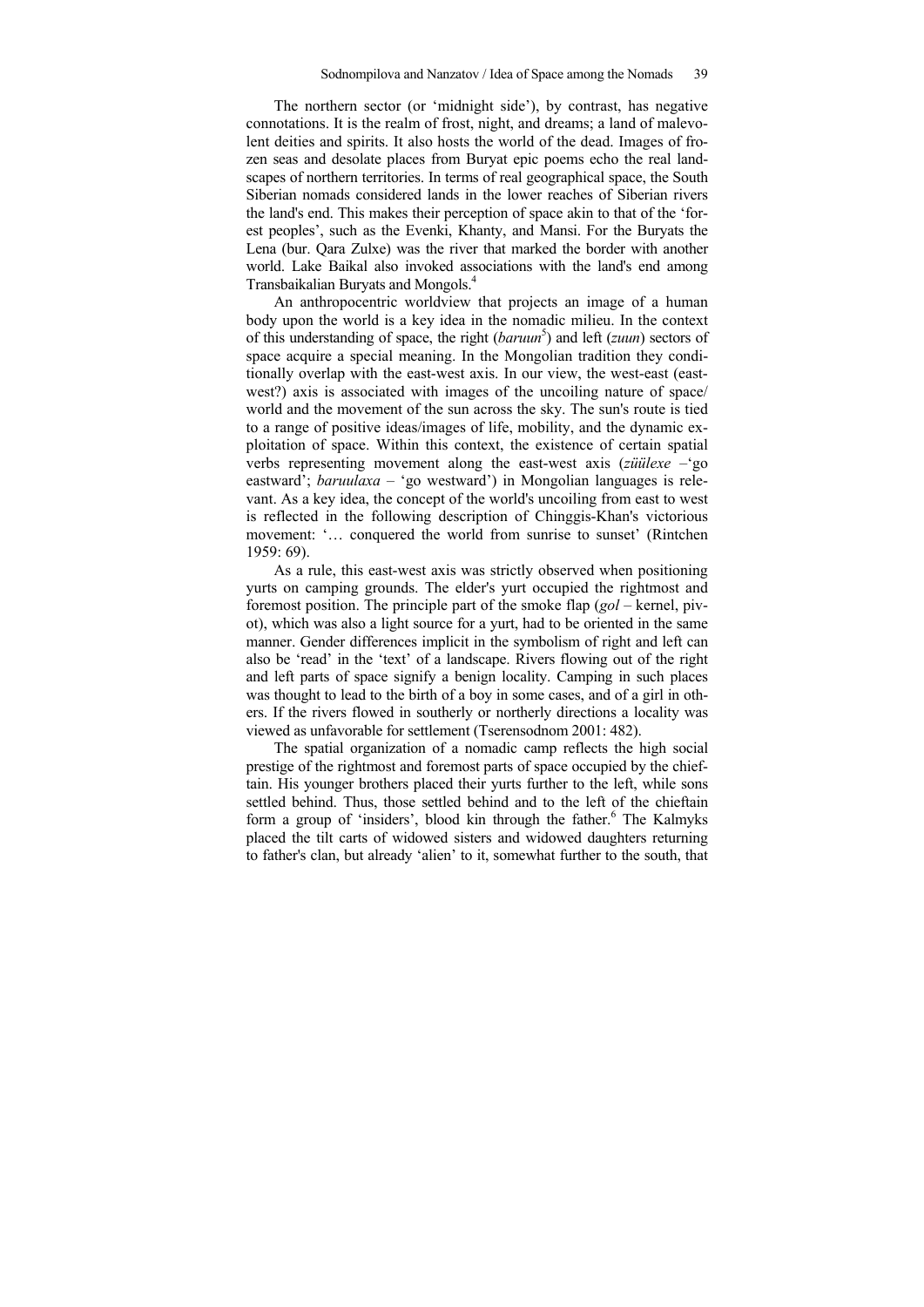is, in the front, to the right from the central dwelling (Bakaeva and Sangadzhiev 2005: 57). According to Trepavlov, in the structure of nomadic empires, the further west located a ruler's residence the lower was his social status. It was explained by a visible decrease in sacrality from east to west (Trepavlov 2005: 81).

This part of space, settled by kinfolk of the settlement's chief, is simultaneously characterized as an 'internal'<sup>7</sup> locus in relation to the entire frontal/southern sector of space – the outer world.

## **THE VERTICAL MODEL OF SPACE**

One meaningful result of the conceptualization of surrounding space is a reflection of the vertical vision of space in a horizontal plane. Contrasting landscape elements, such as various elevations and depressions in rough terrain, contributed to the shaping of such perceptions in people's worldview throughout different natural zones. A mountain-water opposition served as a constant in the vertical model of the world in the Mongolian mythopoetic view of the world, 'In a place with no mountains, where will water come from?' (Skorodumova 2004: 222). As for the practical utilization of space, rivers played an important role in the shaping of a vertical worldview. An analysis of linguistic material from the Turkic and Mongolian languages indicates that the vast majority of spatial terms is associated with the notions of 'up' and 'down' and, as a rule, they are combined with the flow directions of rivers. In accordance with the 'river scheme' space is split into 'upper' (effluent) and 'lower' (estuary) zones regardless of the cardinal points. In the Mongolian languages downstream or upstream movement was expressed by the spatial verbs: *ügsexe* – to go upstream, and *uruudaxa*– to go downstream.

## **LANDSCAPE IMAGES**

The experience of adaptation to certain natural zones is preserved in the traditional worldview of the Mongolian peoples as symbolically rich images of space, reflecting the value orientations of nomads. These images primarily accumulate the concepts of homeland including the ideas of topophilic and topophobic spaces (Tuan 1974).

The classic type of nomadic husbandry based on the breeding of five species of cattle and a maximally intensive migration cycle could only be practiced in the space most suitable for living – on the plains of Inner Asia called *gol gazar*, *xeer*, or *tala gazar.* In the context of vitality the limitless expanse of steppes is associated with a long/infinite life. The steppedwelling Mongols preferred the boundless expanse, believing that a plain that was not limited by mountains longer sustained the lives of the elderly and positively impacted the youth. Cattle, such as horses, sheep, and camels, also preferred a vast flat steppe.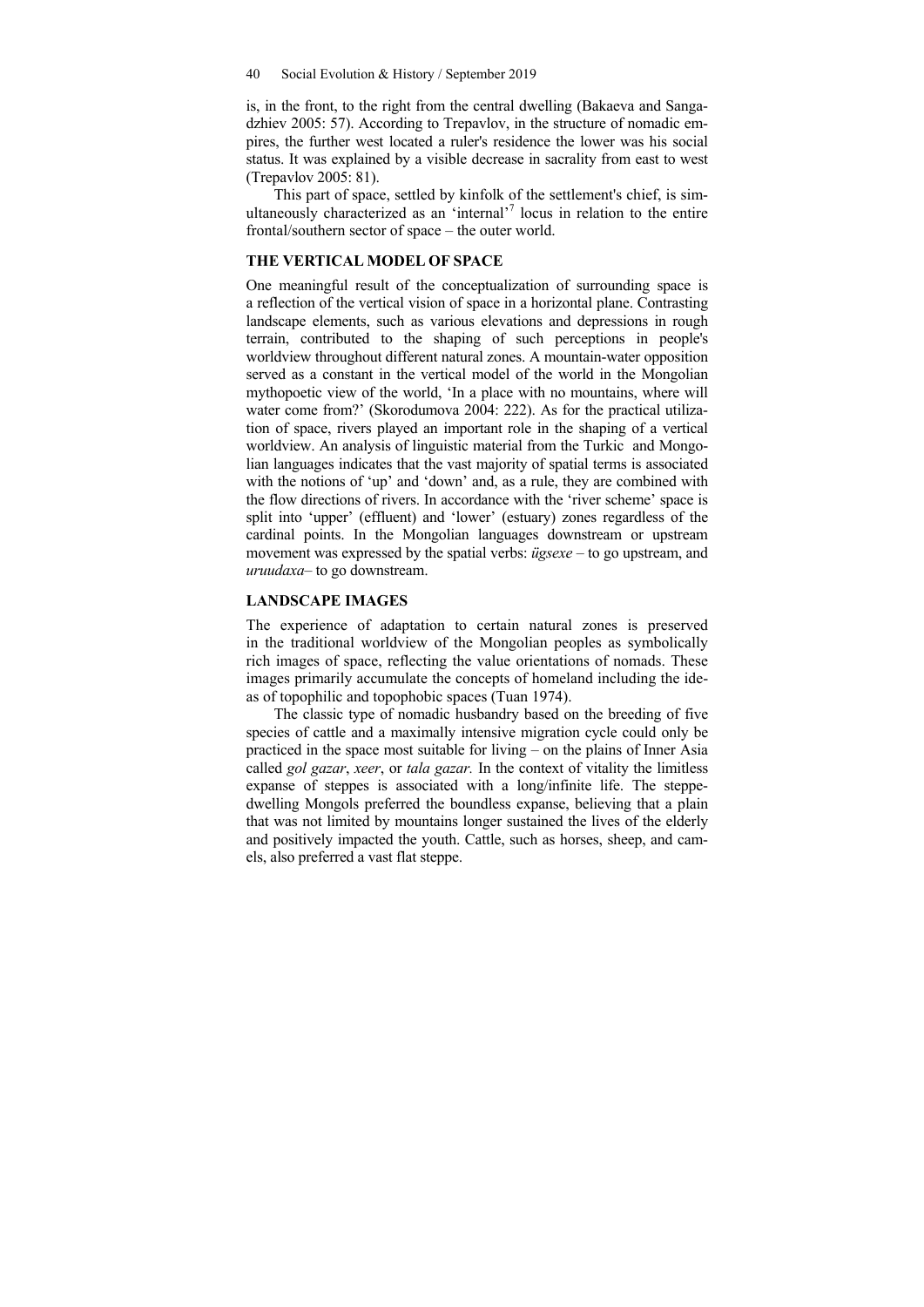The inhabitants of the Sayan highlands developed a different vision of a hospitable locality. Highlanders viewed a mountain valley as an inhospitable place as it was associated with a torn sack, leaking happiness. An ideal variant was a small enclosed mountain valley open only from the south. It needed to resemble a full bowl, symbolizing richness and well-being.

Mountain peaks were universally interpreted as features of a topophobic space. A reminiscent of a wolf's tooth, such landscapes implicitly carried associations of threat, misfortune, and deprivation.<sup>8</sup> Forests played an important role in the lives of the Mongolian nomads. It was the 'rich Altai Khangai' whose pragmatic and spiritual functions intensified as the nomads moved further north. Woodlands of plains and highlands determined the economic activity cycles of northern nomads by limiting roaming time and territory as well as the species diversity of cattle. In the forest zone, nomads lived a semi-sedentary lifestyle, having mastered the construction of log houses in the shape of square, hexagonal and octagonal wooden Buryat yurts with domed roofs. The study of the genesis, typology, and building techniques of the south Siberian Turks dwellings, specifically of polygonal log buildings similar to the Buryat wooden yurt, connects their origins with the early Iron Age and explains such dwellings as an adaptation of the Turkic-speaking peoples to the forest-steppe landscape (Kyzlassov 2008: 310).

The development of horse herd farming and cattle breeding became a characteristic feature of animal husbandry in the forest-steppe zone. This economy was supplemented by a small number of sheep and goats. Deficits in sheep wool were balanced by items made from cattle hides (clothes, bedding, carpets). It is worth noting that the preponderance of horse and cattle bones over sheep bones in burials (*e.g.*, Tologoy and Sayantuy) located on the taiga-steppe border has been traced as far back as the Neolithic period (Sosnovsky 1940: 140). Agriculture played an auxiliary role for the households in the forest-steppe zone. Buryats were sowing buckwheat and millet long before the arrival of Russians (Kudryavtsev 1940: 15). Later, however, when forced to pay tribute in fur, they abandoned agriculture and its importance declined.<sup>9</sup> Lexical-semantic analysis of the names of crops in the Turkic and Mongolian languages indicates that barley and especially millet were the most ancient crops (Dybo 2008: 9). Hunting was of high practical value in the woodlands. Battues (*zegete-aba / aba xaidag*) in peacetime served as military drills to practice warrior skills. In addition, battues played a key role for Buryats, similar to traditional Mongolian assemblies, *xuriltais* and *suglans*, where the issues of import to all nomadic communities were discussed and settled.

Flora and fauna were the most obvious factors shaping ethnocultural difference in all times (Golovnev 1995: 42). In the nomadic world, these differences mostly manifest in people's attitude towards trees. The spiritual culture of northern Mongols and Turks – Buryats, Yakuts, and Khakas –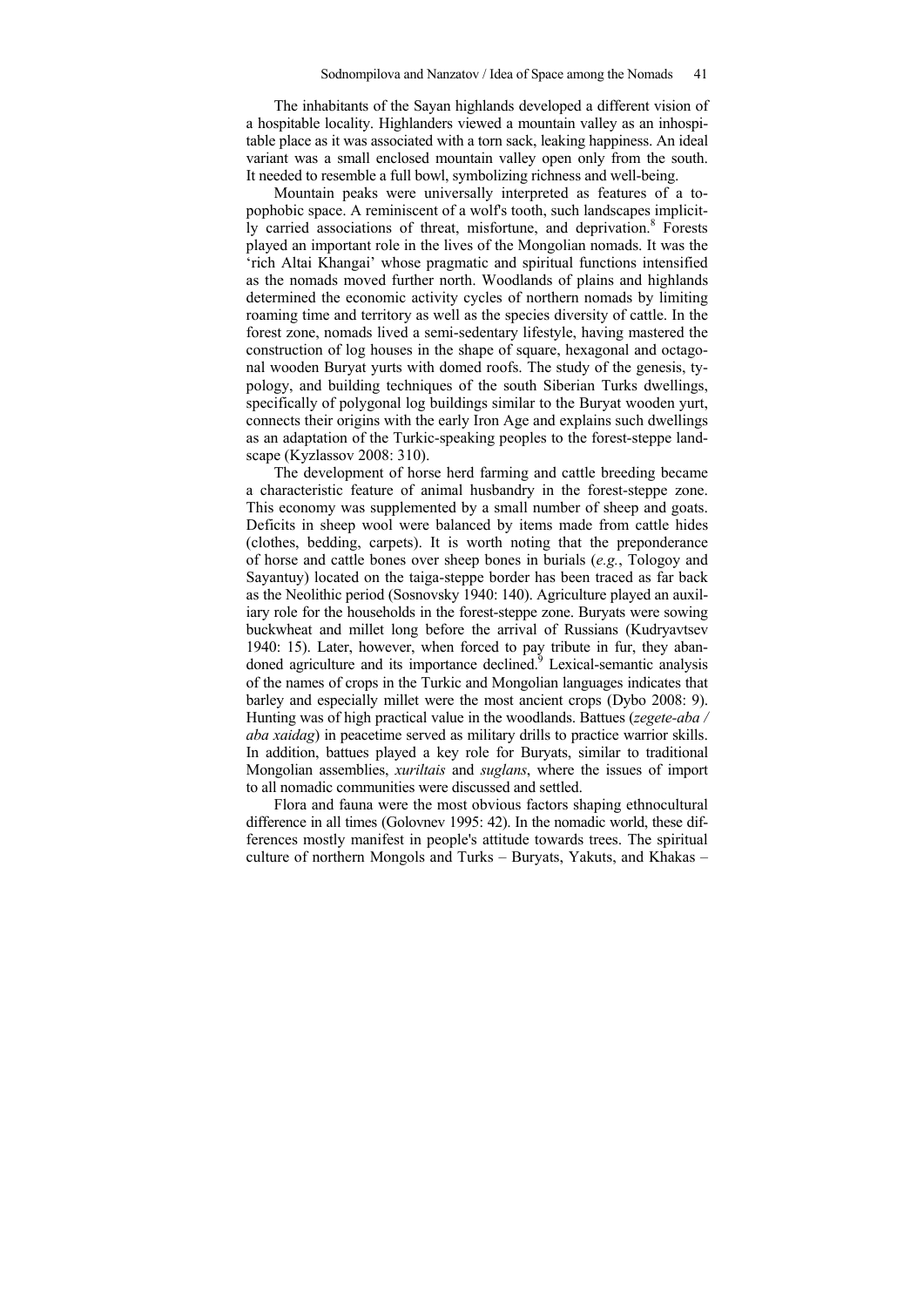is replete with floristic significance, which places them closer to other 'forest peoples' of Siberia, such as Evenks, Ugrians, and Samoyeds. There are various manifestations of complicity connection of tree and human in the Buryat culture. These include the existence of clan trees, associative connections of tree and society in maternity and funeral ritualism, and gendered associations.10 Since the roots of a tree determine the condition of its crown, it serves a symbol of generational continuity. A well-known Buryat saying reads, 'modonoi ündehen gazar dooduur, xünei ündehen – gazar deegüür' – 'Tree roots (grow wide) underground, man's roots spread everywhere above the ground' (Galdanova 1997: 94). One of the most important markers manifesting sedentarization is a tethering post. A whole complex of important ritual activities aimed at conquering nature and exploitation of land is connected with the tethering post and wooden dwelling. Further to the south, in the steppes, high population mobility brings to naught practical and sacral significance of the tethering post.

The Inner Asian expanse inhabited by nomads is rich in rivers, lakes, and springs. Undoubtedly, these landscape objects were the subject of spiritual conceptualization by the region's inhabitants. Rivers (*gol, müren, uhan/usun*) alongside land form a well-known binomial 'gazar – usun' (land – water) through which the Mongolian peoples passed the image of the native land. A common question addressed to a stranger was 'where is the land you "fell to" (were born), and the water you drank?'

Turks-Mongolian peoples had drastically different views of 'slack water'/lakes (*nuur/köl*), or marshes (*namag gazar*) as a source of 'dead' water harmful to living beings, and the eternally moving water of rivers and springs. The studies of the Turkic languages show that the word for water as such is associated with running water; there is a multitude of terms denoting running water while there is a paucity of terms for slack water (Grammar… 2006: 379). The Turks particularly disliked wetlands. The Tuvinians believed that such places produced taint (*bužaar*) (Solomatina 2007: 163). The Buryats believed that marshes and lakes (wetlands in general) represented vents in the ground through which the land discharged exhaust gases. Such places were regarded as dangerous (bad) for human health.

Rivers served the major landmarks of an area, and 'kernels' of the local 'universe'. Aside from winter pastures, the entire cycle of nomadic roaming was tied to water sources. Rivers played an important role of transportation routes between distant areas during wintertime. Transportation links between remote or hard-to-access places, normally impossible in summertime, became possible in winter when the rivers froze over. Dry riverbeds were used by Mongolian caravaners as waymarks and transportation routes in the desert during wintertime. The highland and taiga landscapes are rich in various mineral springs all differing in temperature and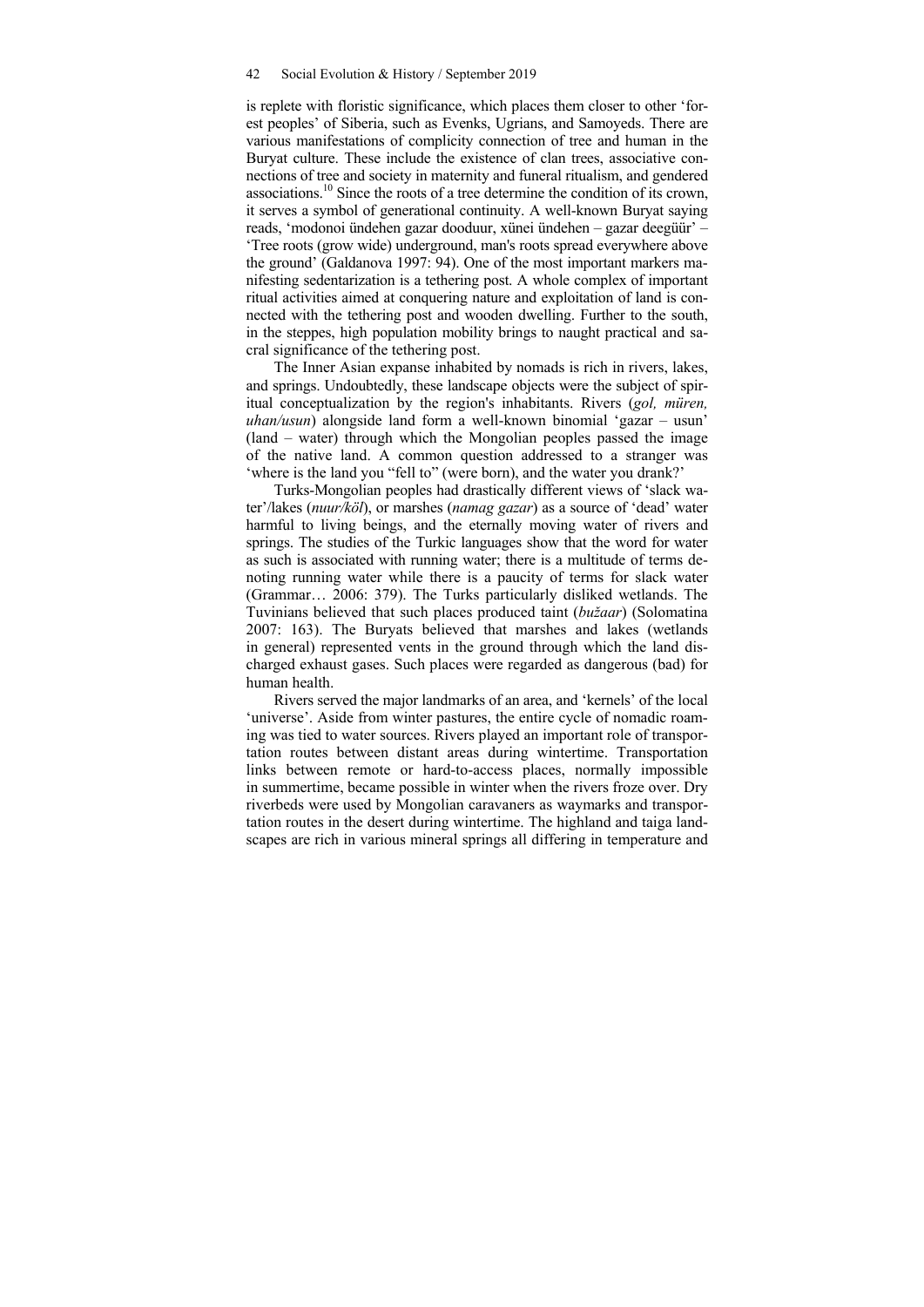chemical composition. Mineral spring water with strong healing properties occupied an important place in nomadic folk medicine.

The panoramic view from yurt doors, in which every trait of landscape was necessarily considered, was an important condition since the landscape view needed to be 'comforting' (Tserenkhand 1993: 34).

## **ORGANIZATION OF A NOMADIC ROUTE**

Private property in the form of cattle and corporate property in the form of pastures formed the economic foundation of the nomadic world (Khazanov 2008). In the Buryat society pastures, along with hunting and fishing grounds were owned by communities and designated as 'clannish lands'. Winter pastures were excluded from communal ownership as they were the main loci of nomad territories and belonged to patronymies. Throughout the observable historical period in the nomadic society it was a younger son who inherited the winter camping ground including all household buildings and a dwelling. The inheritance tradition of the winter camping ground can largely be explained by the specific features of economic management in wintertime. A shortage of forage grasslands and harsh winter weather demanded a careful selection of locations for winter camping and did not allow for communal living of relatives or neighbors. According to a renowned Mongolian scholar G. Tserenkhand, the Mongolian winter camp was stationary unlike temporary summer (autumn and spring) camping grounds (Tserenkhand 1993: 35).

Roaming routes were family-inherited. Nomads roamed strictly along a route inherited from the ancestors within the borders of the 'clannish land'. This nomadic roaming route was unstable, though in general it adhered to certain camping grounds. Its spatial organization depended on many factors, from climatic to political and social. For instance, the roaming routes of the western Mongols changed with the death of someone in a family. 'They tried not to roam back to the old place for seven years, since they believed that the deceased had seven souls. One of those souls remained in the place where a person died' (Menes 1992: 122).

The four loci of a camping ground can be considered a common feature of an Inner Asian nomadic route: the winter, summer, autumn and spring camping sites. These are reflected in languages. However, lexical reconstruction data of the proto-Turkic language restores the image of people practicing distant-pasture cattle rearing with the predomination of horse breeding and two types of settlements – stationary winter and nomadic summer settlements (Dybo 2008: 8). The growing complexity of the roaming route is the result of the nomads' adaptation to particular environmental conditions and forage reserve as well as the increase in the species diversity of cattle and in the number of livestock.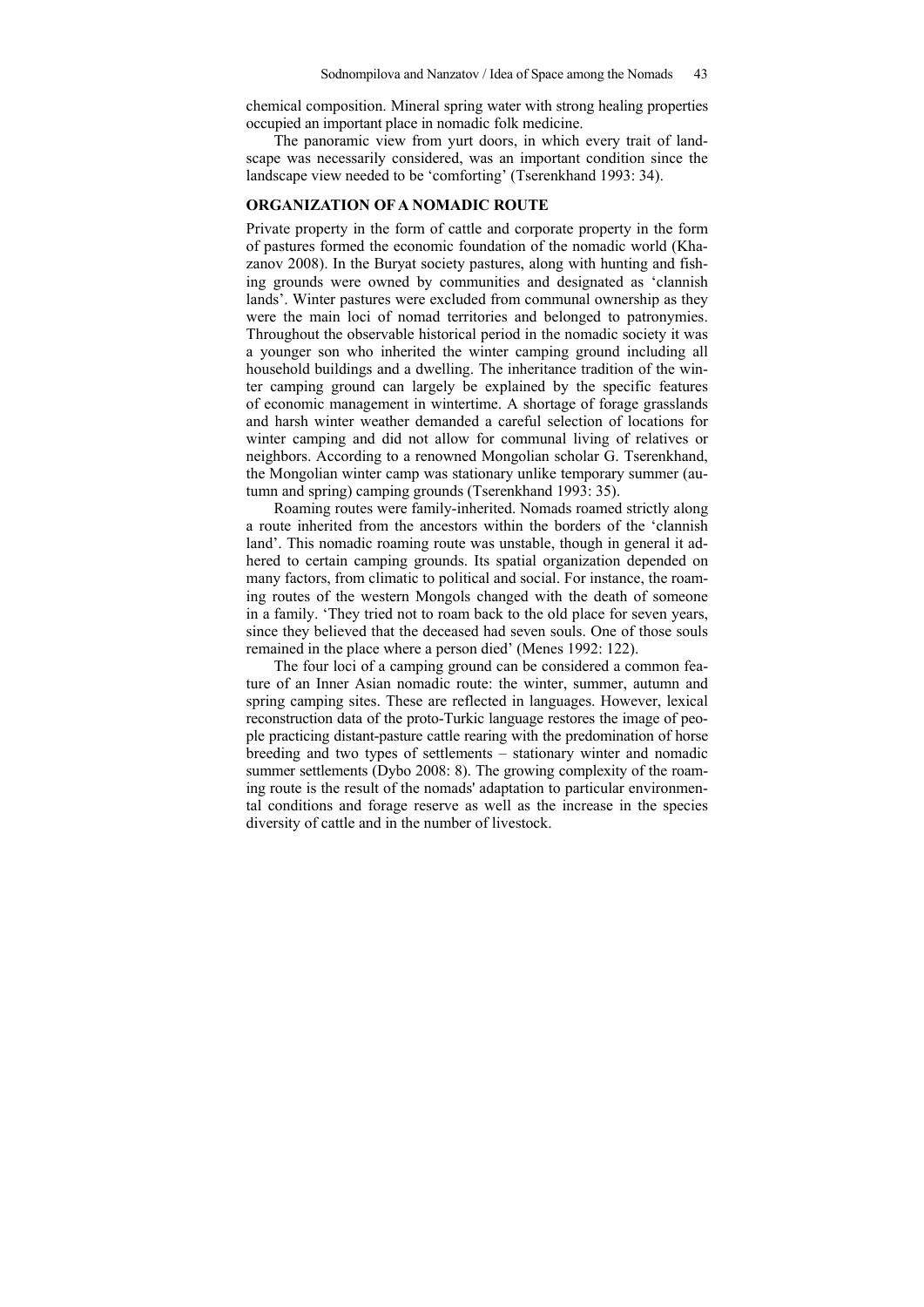A camping site had to meet certain basic requirements, such as availability of grazing land, water, and fuel. Aside from wood, dung was also used as fuel.

The quality of pastures (*bilčir*) was the main deciding factor in the choice of area. When selecting grazing lands, nomads took into account a multitude of factors. They were aware of the useful and harmful qualities of the local flora and the needs of each species of cattle and they knew which places were rich in mineral substances. A selected camping site's flora was edible for all cattle species (Tserenkhand 1993: 33; Badamkhatan 2004: 13). In possession of deep knowledge regarding local climatic conditions, especially in desert zones, the nomads developed their roaming routes to avoid extremely arid places. Based on their life experience and longtime exposure to cycles of dry and wet weather, the Mongolian herders have the ability to immediately transform environmental conditions into 'resources' (Fernandez-Gimenez 2000; Marin 2010). Nicola di Cosmo considers this skill of the Mongolian herders an important military advantage during the expansion of the Mongolian empire alongside the mobility, discipline, and stamina of Mongolian warriors (di Cosmo 2017: 76).

Water sources are vital landscape elements, and they received special scrutiny. White and transparent river water with no discernible taste was assessed as high-quality water. Water running down a mountain was believed to bring lots of happiness if the mountains displayed some anthropomorphic traits, such as the shape of a mouth, ear, or breast. Choosing a site for a camp, Mongols paid attention to soil color, distinguishing between fertile and dead soils: surfaces that never changed color throughout the entire year marked the dead land (Tserensodnom 2001: 482).

In the forest zone nomads preferred to locate their settlements far from large wooded areas for fear of forest fires. Placement of a dwelling in the open was also necessary because all economic and everyday activity was timed according to the solar cycle and time was measured by the angle of incidence of a sun ray though the smoke flap of the yurt on parts of the dwelling and items of the interior. In the forest zone the connection with such types of landscape are apparent in the archaeological monuments of the Kurumchi (*Qurumči*) culture, which points at the cattlebreeding economic focus of the pre-Buryat tribes (Dashibalov 1995: 136).

Seasonal climatic conditions of various seasons are also among the most important factors to be taken into account while choosing a settlement site.

The nomads organized a system of grazing lands around the camping site with the account of peculiar features of the landscape and species diversity of the cattle. Pastures closest to the nomadic camp were reserved for young cattle, while those in the middle were for sheep, goats and cattle, and the farthest were left for the 'long haul' animals, such as horses and camels (Tserenkhand 1993: 32). Grazing time was also important: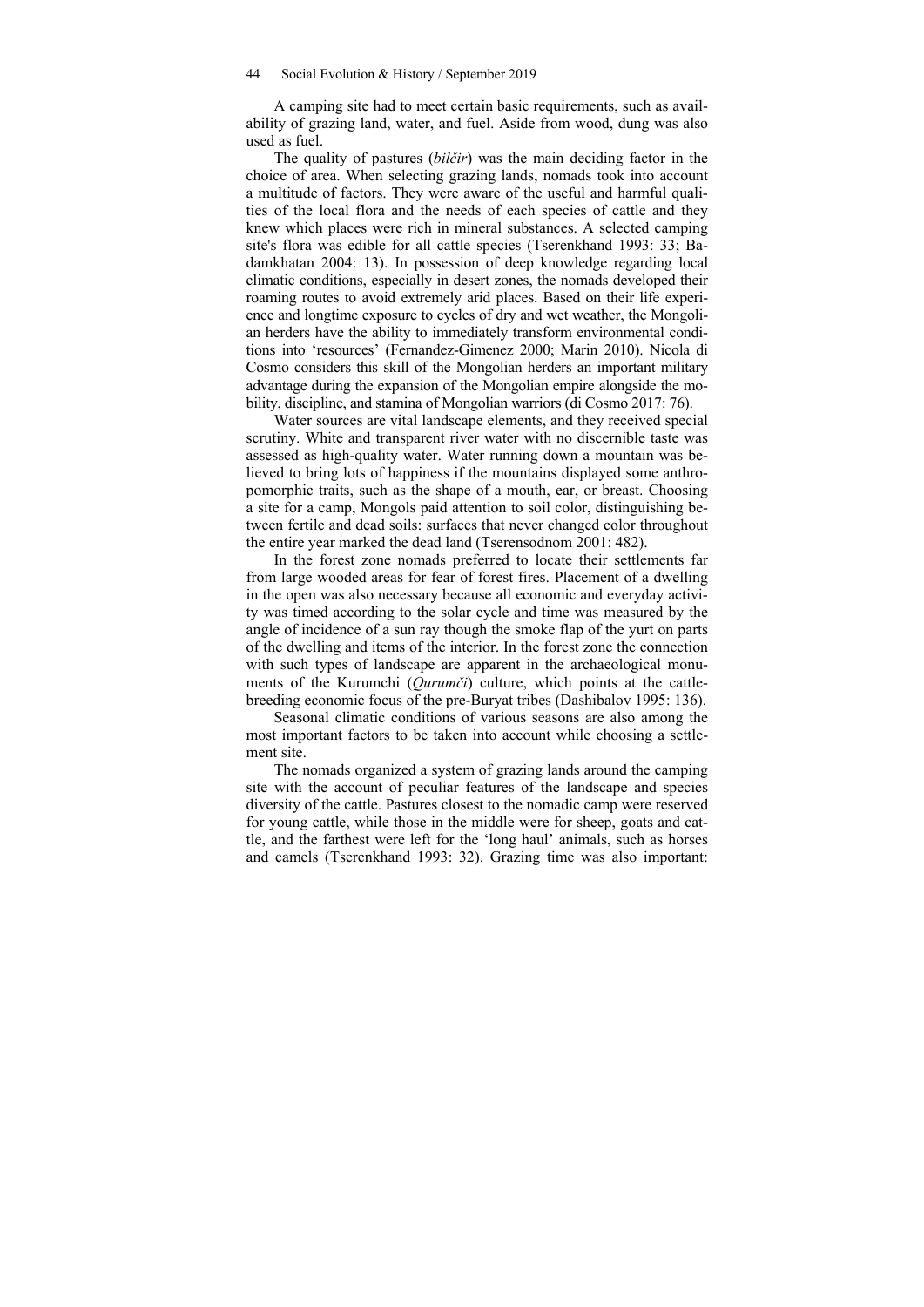during summer nighttime was allocated to horses, while daytime was reserved for sheep, goats, and cattle.

#### **SACRALIZATION OF SPACE**

Throughout ancient times, a conceptual exploration of space was attained through the conceptualization of all objects filling the environment of the nomads, as well as all habitat zones. Focused exploration of territories is the dominant principle of space exploitation and a relevant specific mechanism of space sacralization (Leroi-Gourhan 1965). The intensity of economic activity (hunting and gathering, animal husbandry, and farming) differed among the Mongolian peoples. The (specific?) combination of various types of economic activity determined the highest degree of management of a territory. The space was represented by a network of sacral places relevant to various social communities (family, patronymy, tribe; hunters, priests, warriors, *etc*.).

During the early stages of space exploitation, the most remarkable landscape components, such as mountain peaks, cliffs, groves, and single trees served as landmarks, because they easily caught the human eye. Later, they turned into natural boundaries of the territories settled by communities of various levels – families, patronymies, clans, and tribes. Out of the diversity of landscape elements most attention was paid to mountains as vertical dominants of a geographical environment. Mountains became habitats for 'local hosts'. At various developmental stages of this cult, this role was played by 'both animals and ambivalent spirits of dead people, clan's ancestors, priests, shamans, military chieftains, rulers of various ranks' (Galdanova 1983: 118). The tradition to bury kinfolk, especially shamans, in the mountains was followed primarily to ensure a certain territory would be assigned to a certain ethnic community. According to Buryat beliefs, after death shamans and shamanesses 'became mountains' (*xada bolod xuuha*) and acquired a status of 'area's hosts'. Their burial places were marked by special signposts named *barisa* (tethering post) or sacred groves. They patronized each family and each person from their community.

Prominent mountains marking clannish territories were viewed by Buryats as the birthplace of a clan (clan's ancestor) or as a place where the 'motherly afterbirth of a clan' was buried (Baldaev 1959: 49). Stone sacrificial altars were erected at their tops and each year members of the community would gather there to offer sacrifice to deities and ancestors, or *tailagan*. Some sacred mountains had the status of tribal center. When they settled in new lands, the Buryats brought with them the sacrificial altar stones from their old cult places. In doing so, they sacralized a newly settled place. Usually such acts were carried out in secret, without the knowledge of fellow tribespeople, since the latter might perceive them as attempts to 'lure away the ancestral happiness' to the new place.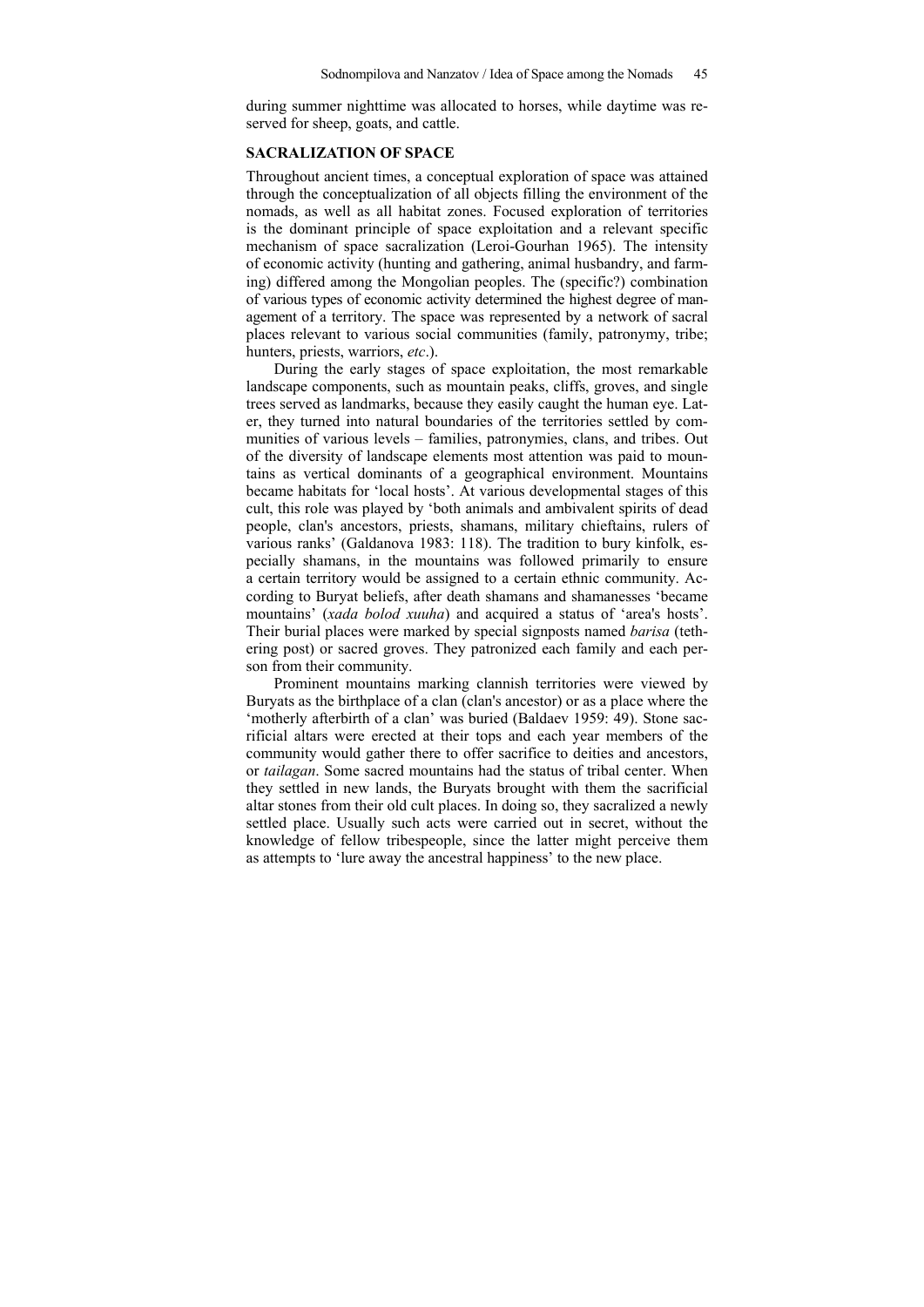The sacred mountains of the Turks-Mongolian peoples of South Siberia act not only as key symbols of their territories, they are also the 'face' of the individual communities, such as patronymies, clans, or tribes, that dominate the entity.<sup>11</sup> In the tradition of the Cisbaikalian Buryats there still exists the archaic custom of incorporation of a newborn into a socium through a special ritual. $^{12}$ 

Since ancient times Mongols have formed the stone heaps decorated with trees (*oboo*) at the tops of sacred mountains and on mountain passes. These cult objects were polyfunctional objects. They marked clan and ethnic territory, and simultaneously represented both a sanctuary and a sacrifice. The appearance of the *obo* resembles a mountain and is the symbol of axis mundi. The *oboo* cult and its evolution and transformation were thoroughly described by C. R. Bawden (1958) and M. Tatar (1971).

The status of holy place was not exclusively ascribed to prominent natural objects. Archeological monuments also enjoyed this status. Inner Asia is extremely rich in such places: ancient cave drawings, petroglyphs, burial grounds marked by stone sculptures (*xün čuluu*), deer stones (*bugan xošoo*, *xeregsüür*), and ruins of ancient fortifications and towns such as earthworks and stone walls. These places were revered by nomads as manifestations of divine power or traces of mythical people from previous cultures who, fearing the prophecies, had abandoned these places or buried themselves alive. For instance, petroglyphic drawings on hard-to-reach cliffs at Aya harbor were considered the work of deities who chose the cliffs as their canvas.

Numerous sacred loci of nomadic living space were associated with the key stages of life cycle – birth and death. A burial place in the Mongolian tradition is always located in the clan's land (*ovogïn omčit gazar*) (Ochir and Galdanova 1988: 124). One of the allegorical terms denoting burial (*niutagžuulxa* 'to send to homeland') directly references this fact. Usually dry southern mountain slopes were chosen as burial place.

The clan territory included places where children's afterbirths were buried. The afterbirth burial ritual in the tradition of partial sedentarism was characterized by the highest ritual complexity.<sup>13</sup> Among the nomads, the afterbirth could either be buried under a heap of cinders near a yurt, on a tree in a forest, or in an abandoned hole (Badashkeeva 2000), or it could be dried and carried everywhere as a family relic (Galdanova 1987: 61). In either case, the custom of honoring the afterbirth (*toonto taxixu* or *huurida mürgexe*)*,* was observed everywhere in the Mongolian world, demonstrating a close association with the reverence of the homeland. As a child grew older, the Mongols would show him or her the approximate place on some of the camping grounds of the nomadic cycle, where the afterbirth was buried. It was the place where he or she was born – *unasan gazarta*. Among the Buryats this ritual was usually performed at the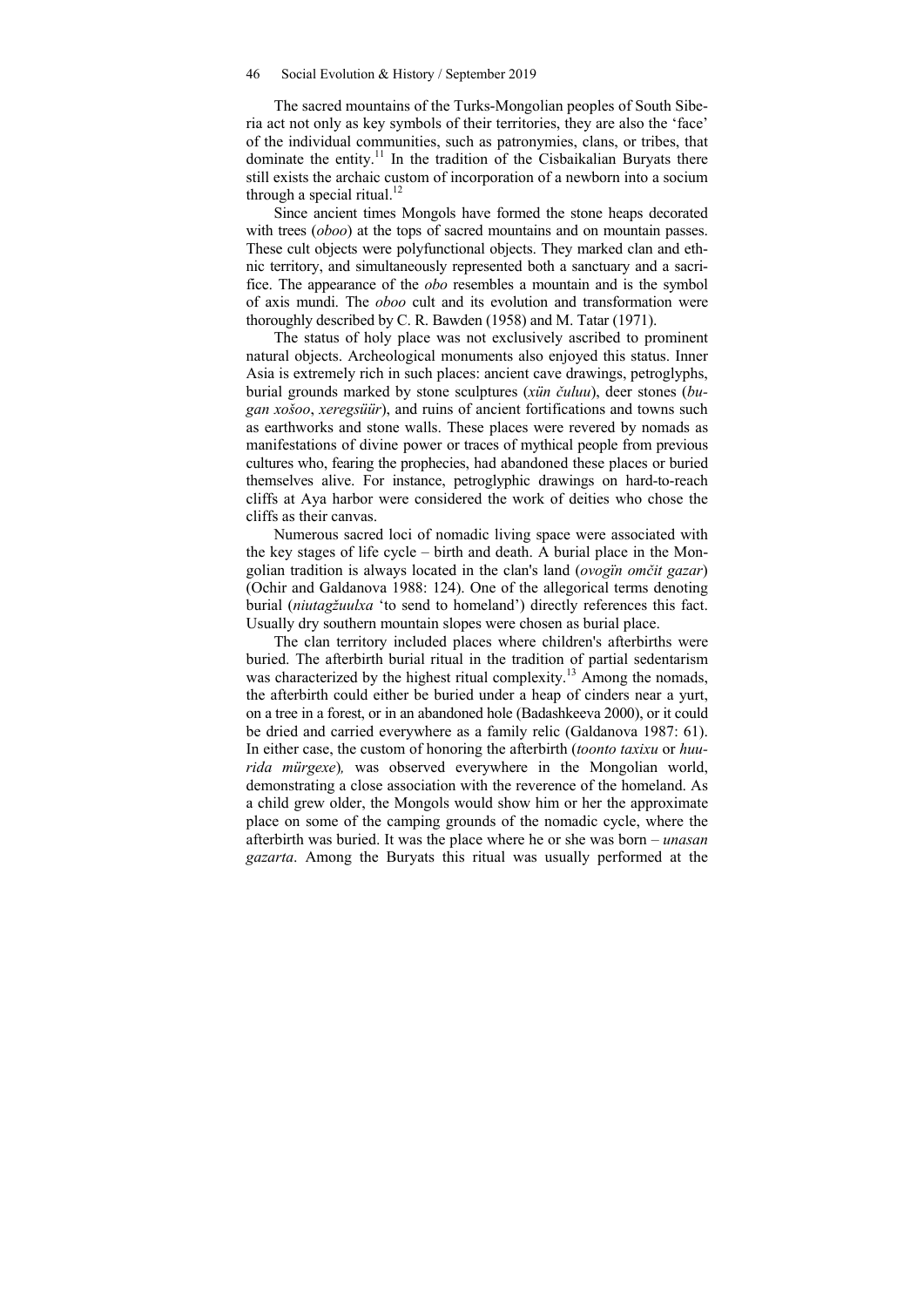*hуури* winter settlement in the *xoimor* of the yurt. Each person had to know the place where his or her afterbirth was buried and honor it. So the connection with this place, or the clan's land, was the crucial prerequisite of well-being.

Hunters had their own sacred places in their hunting grounds where they offered sacrifices to the god of the taiga and to local guardian spirits asking for rich spoils of the chase.

Traditionally, certain taboos were observed in relation with the cult places. The lands around the sanctuaries were accorded 'reserved' status. This meant the prohibition of all economic activity – *sertei, aixa* (Buryat), or *xorig gazar* (Mongolian). In these places it was forbidden to hew trees, tear grass, and dig earth, move stones, or hunt. Women and aliens (representatives of an alien family, including foreigners) were banned from the sacred place to prevent them from angering the spirits and getting themselves into trouble. The aggregate of the above-mentioned places formed centers and boundaries of clannish, tribal, or tribal union's territories.

The places associated with Chinggis-Khan's life and deeds act as sacral symbols reflecting a higher level of conscience – political conscience, *i.e.* self-ascription to a certain political entity. The entire expanse of the Mongolian world nowadays is replete with symbols of his presence, including the territories of Inner Mongolia and Buryatia. The interfluve area of the Onon and Kerulen rivers and, especially, the Burkhan-Khaldun holy mountain – an ideologically important place in the making of Temujin (Allsen 1996) − act as the central sacred locus.

The image of a nomad whose life is not bound to the land and who easily changes habitation areas is entrenched in works on the topic of Mongolian studies. In reality, however, this reflects only certain stages in the history of the Mongolian peoples, connected with periods of change from a nomadic-communal structured society to the military-nomadic social formation. The rule of Chinggis-Khan presents the most illustrative example of such transformations and their after-effects. He carried out drastic reforms aimed at breaking up clannish and tribal connections in nomadic communities, mostly among hostile tribes. The destruction of kin relationships in a tribe was carried out in parallel with the breaking of the ties between community and ancestral lands (forced resettlement). The highest mercy his closest lieutenants could ask Chinggis-Khan for was the right to reunite with their kin. Ba'urči (steward/dapifer) Önggür asked for reunion with his native Baya'ud tribe (Сleaves 1982: 154; Rachewiltz 2004: 144−145). Narin To'oril begged permission to bring together his negüs brothers (Cleaves 1982: 158). In a commentary on § 213 of the Secret history of the Mongols Rachewiltz provides an explanation why the Baya'uds were scattered (Rachewiltz 2004: 799).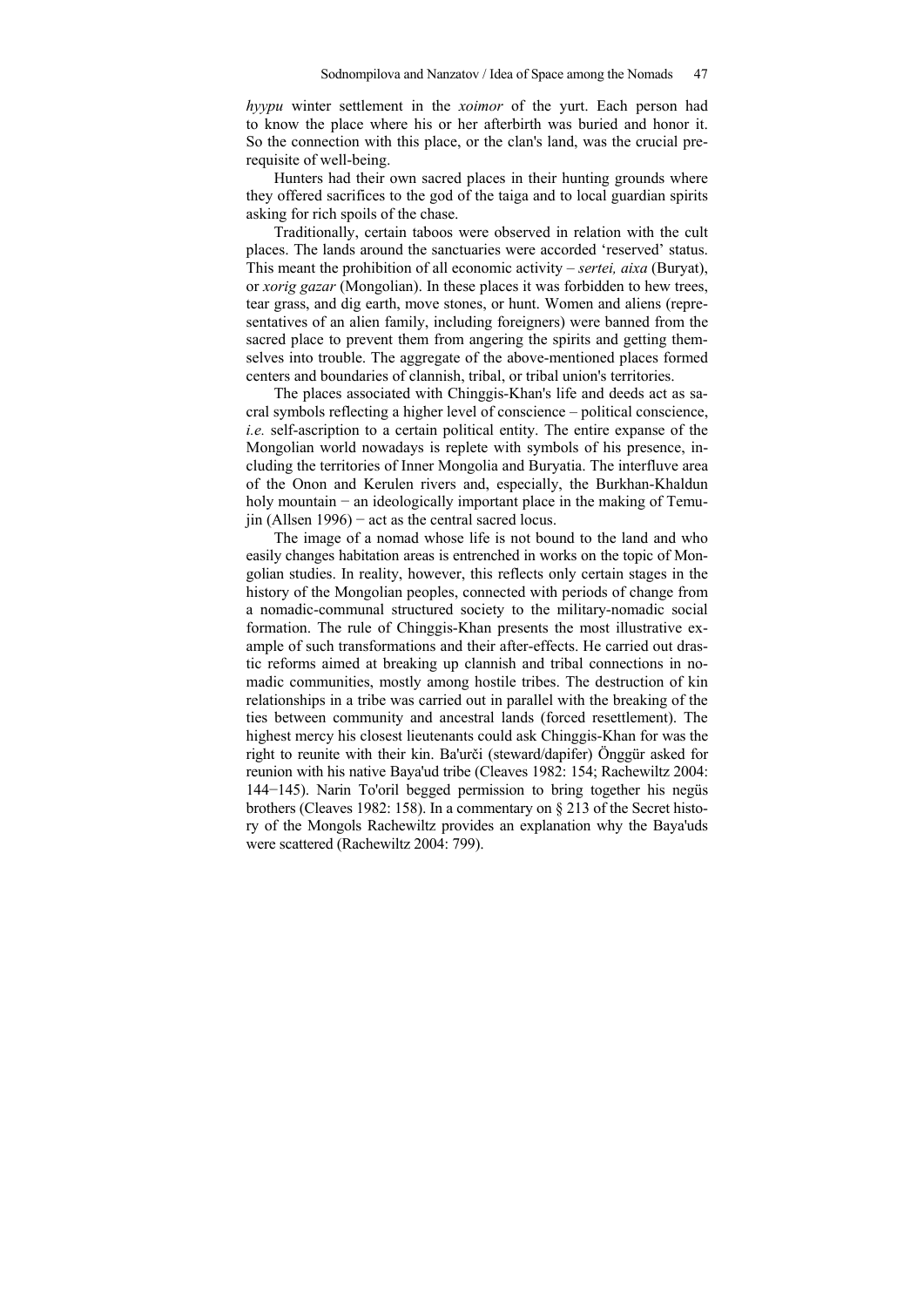#### **CONCLUSION**

As we have demonstrated, the space settled and exploited by the various ethnic entities of the Mongolian world represents a highly complex system of specialized spaces. The dynamic utilization of space presupposes the division of the settlement area into segments where concrete economic activity is carried out (getting animal yield, fattening of cattle, hunting, harvesting); with characteristic types of pastures and climatic conditions relevant to that type of economic activity. In parallel with the practical development of the territories, each segment of space occupied its place in the religious and mythological system. The sacral map of space is filled with hierarchically different sacred loci. These are the family, clan, and tribal sanctuaries where annual rituals aimed at harmonization of relationships between society and nature were held. They are also the hierophany places and burial grounds of kinfolk and shamans. Boundaries form the common feature of all space clusters. They are manifested through various natural and cultural objects. The nomadic lifestyle determines a high degree of space exploitation since it includes a higher number of the markers of cultural human environment and provides their even distribution within the borders of the entire living space of the nomads.

### **NOTES**

\* This study has been supported by the mega-grant of the Government of Russian Federation (# № 14.W03.31.0016) 'Dynamics of peoples and empires in Inner Asia'. 1

 $<sup>1</sup>$  For example, starting on a long trip, a man had to first proceed in the northwest-</sup> erly direction: this cardinal direction was considered 'good' for men in a similar fashion to the male half of a yurt. It was customary to place a tether for colts and young camels on that side. By contrast, the southeasterly direction, which corresponded to the female half of a yurt, was considered bad. People threw away ash from the hearth in that direction because they considered it 'dead' (Tserenkhand 1993: 34).

 $2$  Yber is a polysemous term in Mongolian languages. It has the following meanings: a front or sunny side; a bosom, a chest; a southern sunny mountain slope overgrown with steppe vegetation, treeless clearings on dry slopes of light taiga (Melkheev  $1969.98$ 

<sup>3</sup> Spring migration of birds from the south is associated with a whole set of positive meanings. The most important of them are the beginning of the warm season and the return of the birds. Both Mongols and Turks welcomed the arrival of migratory birds, especially of the earliest group, as they widely opened the yurt's doors saying 'may happiness come in' (Butanaev and Mongush 2005: 69). Buryats observed the state of the arriving birds. If they appeared fat and flew low, people said the birds brought happiness (Khangalov 1960: 70). Birds flying away in autumn, by contrast, could take happiness away with them, hence the Mongols prohibited following them with the eyes (Erdenebold 2012: 72) and the Khakas even ran into their dwellings and covered their heads with fur-coats to stop hearing birds' cries. 4

<sup>4</sup> I. A. Manzhigeev noted that up until the 1917 revolution even the very scope of geographical beliefs of shamanistic Buryats was much too limited. Some of them believed Lake Baikal was the world's edge and the rare lucky ones who visited its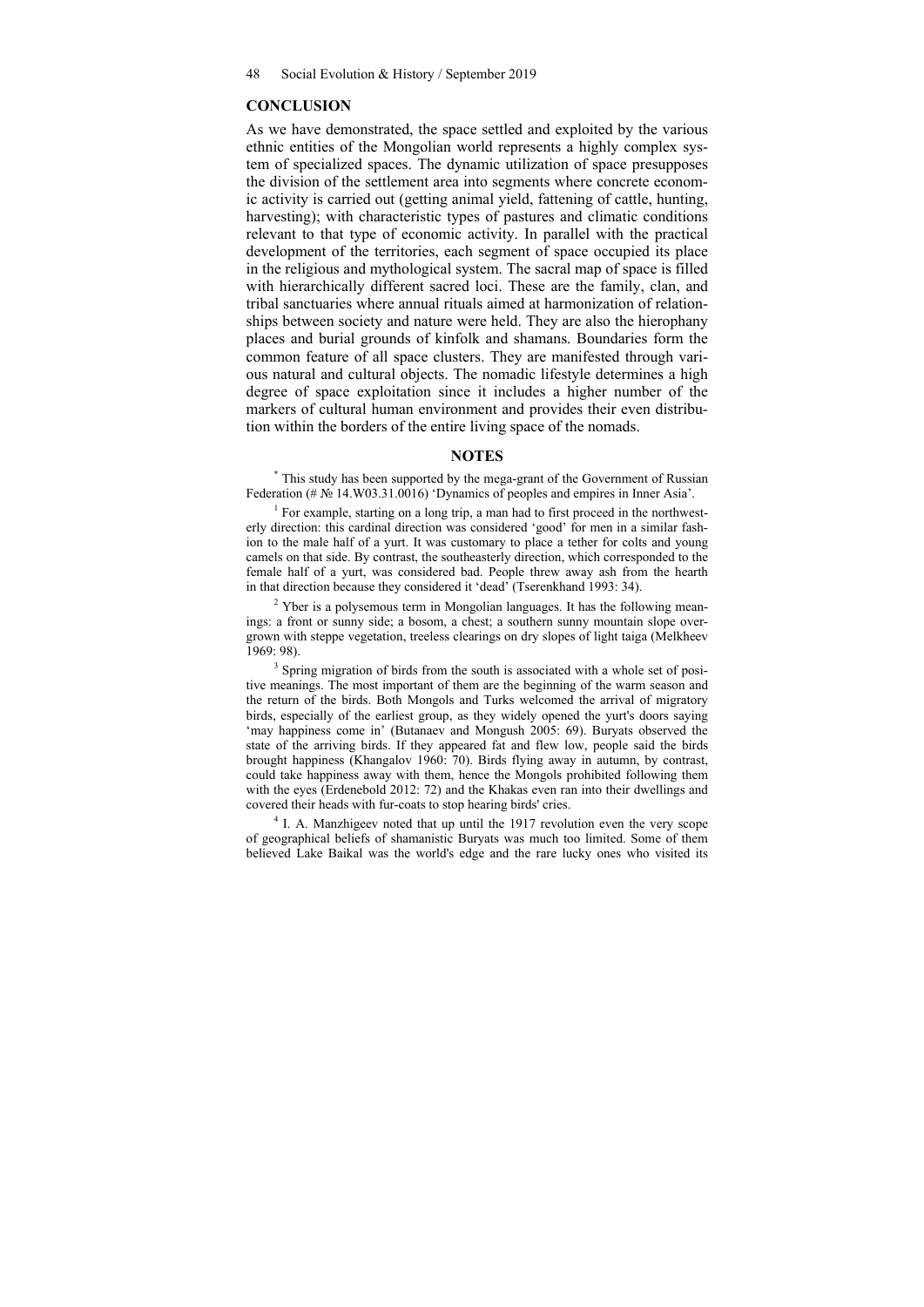shores acquired a 'right' to shamanize, or 'cure'. This applied for example to 'curing' erysipelas by striking sparks out of flint (Manzhigeev 1960: 10).

<sup>5</sup> R. Hertz wrote on this aspect of archaic conscience. He insists on the cultural sense of prevalence of the right through which a man creates a system of coordinates homologizing macro- and microcosm (Hertz 1909).

<sup>6</sup> In Mongolian fairy tales the subjects from the northern part are called 'our people', *i.e*. blood kin of the khan, whereas people from the southern part/region are called simply 'subjects' or 'tumen'.

 $\alpha$ <sup>7</sup> The beliefs of western Buryats demonstrate evidence of the conceptualization of lands located behind/northward as 'internal'. The meaning of the dream in which birds migrating south augur cessation of ongoing epidemics (Center for Oriental Manuscripts and Xylographs of the IMBTS SB RAS (hereinafter – COMX). F.14. Op.1. D.16). Similar beliefs were noted among the Tofalars (Melnikova 1994: 129).

<sup>8</sup> Such an image of mountains is represented in a ubiquitous Buryat legend cycle about Mongolian Sokhor-noyon representing the experience of nomadic interpretations of landmark characteristics of a landscape. Based on visual impressions, Sokhor-noyon determined advantages and disadvantages of a locality, foretelling the fortune and character of the people who would settle down in that place in the future (Tale about Sokhor-noyon. COMX, F. 14, Op. 1, D. 14).

<sup>9</sup> Rigid orientation of the Siberian autochthones toward procurement of furs resulting from the tribute policy of the Russian Empire in the course of 150–200 years led to a complete change of indigenous economic activity in Siberia 'having thrown away' the branches of the traditional economy not associated with hunting. The fur specialization became a factor in the social and economic regression of Siberian aboriginal peoples (Sherstova 2005: 95–100).

 $10$  In Buryat mythological beliefs larch is associated with a male, and pine tree – with a female. 'According to the beliefs of Olkhon Buryats, after death the *hаадагта хyн* (man with a quiver – a male) turns into a larch, *hаншигта хyн* (female) – into a pine tree' (Zhamtsarano 2001: 109).

 $11$  The sacred mountain is associated with the elder of the clan, the tribe with whom they are consulting, asking permission to perform any action.

 $12$  The head of the family with a first-born son must climb the sacred mountain and sacrifice a sheep to the ancestors and guardian spirits of the area. He adds a new stone to the heap of stones near the sacrificial altar. The stone symbolizes the soul of the newborn boy. In this way the sacral center 'gets acquainted' with the new tribal member and takes him under its 'patronage' (Field materials of the authors, 2000–2005).

<sup>13</sup> For instance, among Buryats, Yakuts, and Evenki.

#### **REFERENCES**

- Allsen, T. 1996. Spiritual Geography and Political Legitimacy in the Eastern Steppe. In Claessen, H. J. M., and Oosten, J. G. (eds.), *Ideology and the Formation of Early States* (pp. 116−135). New-York: Brill.
- Anichkov, E. V. 1914. *Paganism and the Ancient Rus'*. Saint Petersburg: M. M. Stasyulevich's Typ. *Original in Russian* (Аничков, Е. В. *Язычество и древняя Русь*. М.: Тип. М. М. Стасюлевича).
- Badashkeeva, T. T. 2000. Toonto Tahihu: Symbols and Meaning. In Vanchikova, Ts. P. (ed.), The Culture of Central Asia: The Written Sources. Issue 4 (pp.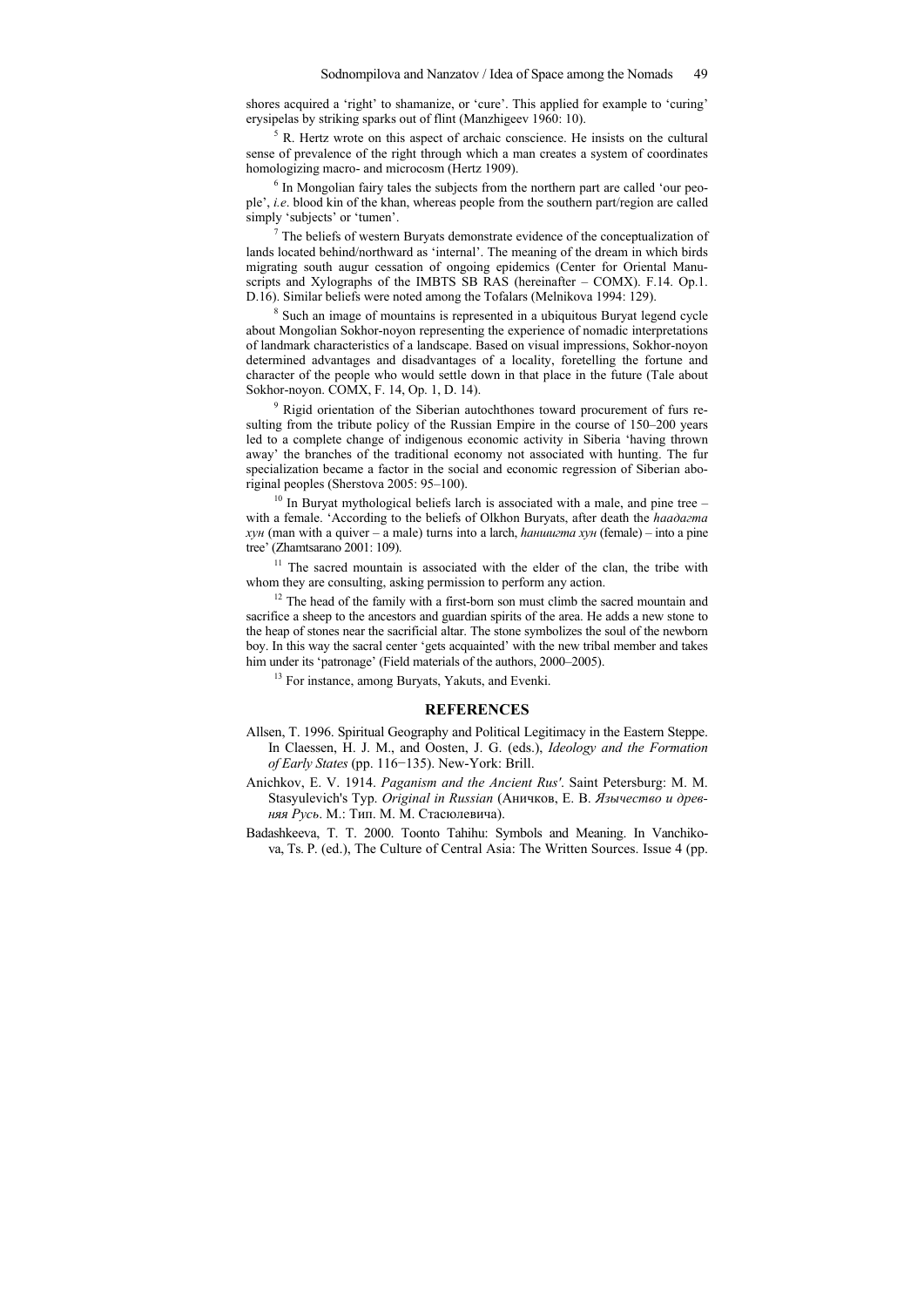153−164). Ulan-Ude: BNTs SO RAN. *Original in Russian* (Бадашкеева, Т. Т. Тоонто тахиху: символика и значение. *Культура Центральной Азии: письменные источники* / Ред. Ц. П. Ванчикова. Вып. 4, с. 153–164. Улан-Удэ: БНЦ СО РАН).

- Bakaeva, E. P., and Sangadzhiev, Yu. I. 2005. *The Culture of the Dwelling: Ethnic Traditions and Contemporary Priorities of the Kalmyks*. Elista: Dzhangar. *Original in Russian* (Бакаева, Э. П., Сангаджиев, Ю. И. *Культура жилища: этнические традиции и современные приоритеты у калмыков*. Элиста: Джангар).
- Baldaev, S. P. 1959. *Buryat Wedding Rituals*. Ulan-Ude: Buryat Book Publ. *Original in Russian* (Балдаев, С. П. *Бурятские свадебные обряды*. Улан-Удэ: Бурятское книжное издательство).
- Barfield, T. J. 1992. *The Perilous Frontier: Nomadic Empires and China. 221 BC. to A.D. 1757*. Cambridge, Mass, and Oxford: Blackwell.
- Barfield, T. J. 2001. The Shadow Empires: Imperial State Formation along the Chinese-Nomad Frontier. In Alcock, S. E., D'Altroy, T. N., Morisson, K. D., and Sinopoly, C. M. (eds.), *Empires: Perspectives from Archaeology and History* (pp. 10–41). Cambridge: Cambridge University Press.
- Bawden, C. R. 1958. Two Mongol Text Concerning Obo-Worship. *Oriens Extremus* 5 (1): 23–41.
- Beffa, M.-L., and Hamayon, R. 1983. Les categories mongoles de l'espace. *Etudes mongoles et siberiennes, centrasiatiques et tibetaines* 83 (14): 81–119.
- Braudel, F. 1994. *A History of Civilization*. New York: Penguin Press.
- Butanaev, V. Ya., and Mongush, Ch. V. 2005. *Archaic Customs and Rites of the Sayan Turks*. Abakan: Khakassian State University Press. *Original in Russian* (Бутанаев, В. Я., Монгуш, Ч. В. *Архаические обычаи и обряды саянских тюрков*. Абакан: Издательство Хакасского государственного университета).
- Burchina, D. A. 1990. *The Geser Heroic Epic of Western Buryats. A Guide to Poems and their Variants.* Novosibirsk: Nauka. *Original in Russian*  (Бурчина Д. А. *Гэсэриада западных бурят. Указатель произведений и их вариантов*. Новосибирск: Наука).
- Dashibalov, B. B. 1995. *Archaeological Monuments of the Qurykans and the Khori.* Ulan-Ude: BNC SO RAN. *Original in Russian* (Дашибалов, Б. Б. *Археологические памятники курыкан и хори*. Улан-Удэ: БНЦ СО РАН).
- Di Cosmo, N. 1994. Ancient Inner Asian Nomads: Their Economic Basis and its Significance in Chinese History. *Journal of Asian Studies* 53 (4): 1092–1126.
- Di Cosmo, N. 2015. Why Qara Qorum? Climate and Geography in the Early Mongol Empire. *Archivum Eaurasiae Medii Aevi* 21: 67−78.
- Dybo, A. V. (ed.) 2008. *Natural Environment and Material Culture of the Proto-Turkic Peoples.* Moscow: Vostochnaya literatura. *Original in Russian* (Дыбо, А. В. (ред.). *Природное окружение и материальная культура пратюркских народов*. М.: Восточная литература).
- Egorov, V. L., and Zhukovskaya, N. L. 1979. Dwelling of the Population of the Mongolian People's Republic. In Cheboksarov, N. N. (ed.), *The Types of Traditional Rural Dwellings of the Peoples of South-East, East and South Asia* (pp.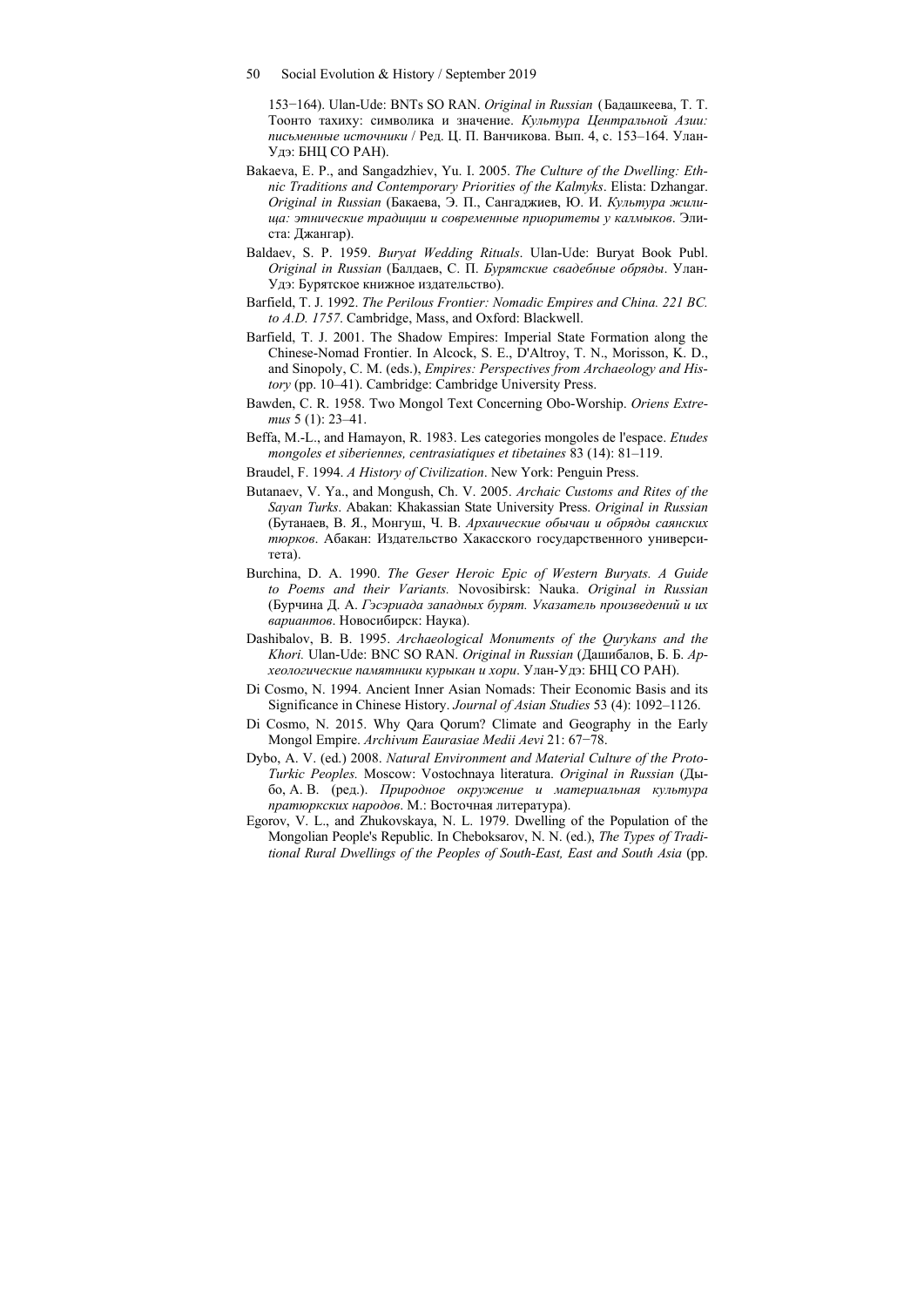98–215). Moscow: Nauka. *Original in Russian* (Егоров, В. Л., Жуковская, Н. Л. Жилище населения Монгольской народной реcпублики. В: Чебоксаров, Н. Н. (ред.), *Типы традиционного сельского жилища народов Юго-Восточной, Восточной и Южной Азии*, с.198–215. М.: Наука).

- Erdenebold, L. 2012. *Traditional Beliefs of the Oirat Mongols (the Late 19th Early 20th Сentury)*. Ulan-Ude: BNC SO RAN. *Original in Russian* (Эрдэнэболд, Л. *Традиционные верования ойрат-монголов (конец XIX – начало XX в.).* Улан-Удэ: БНЦ СО РАН).
- Fernandez-Gimenez, M. E. 2000. The Role of Mongolia Nomadic Pastoralists' Ecological Knowledge in Rangeland Management. *Ecological Applications*  10 (5): 1318–1326.
- Gold, J. R. 1980. *An Introduction to Behavioral Geography*. Oxford: Oxford University Press.
- Golovnev, A. V. 1995. *Talking Cultures. Samoyed and Ugric Traditions*. Ekaterinburg: UrO RAN. *Original in Russian* (Головнев, А. В. *Говорящие культуры. Традиции самодийцев и угров*. Екатеринбург: УрО РАН).
- Hertz, R. 1909. La prééminance de la main droil. Étude sur la polarité religieuse. *Revue Philosophique de la France et de l'Étranger* 68: 553–580.
- Humphrey, C. 1974. Inside a Mongolian Tent. *New Society* 30: 273–275.
- Jenkins, G. 1974. A Note on Climatic Cycles and the Rise of Chinggis Khan. *Central Asiatic Journal* 18 (4): 217–226.
- Khasanov, A. M. 1984. *Nomads and Outside World*. Cambridge New York: Cambridge University Press.
- Khasanov, A. M. 2008. *Nomads and the Outside World*. Saint Petersburg: Filologicheskij fakultet SPbGU. *Original in Russian* (Хазанов, А. М. *Кочевники и внешний мир*. СПб: Филологический факультет СПбГУ).
- Kradin, N. N. 2002. Nomadism, Evolution and World-Systems: Pastoral Societies in Theories of Historical Development. *Journal of World-Systems Research* 8 (3): 368–388.
- Kudryavtsev, F. A. 1940. *The History of the Buryat-Mongolian People (from the 17th Century to the 1860s)*. Moscow – Leningrad: AN SSSR Press. *Original in Russian* (Кудрявцев, Ф. А. *История бурят-монгольского народа (от XVII в. до 60-х XIX в.)*. Очерки. М. – Л.: АН СССР).
- Kyzlassov, L. R. 1960. Tuva at the Time of the Turkic Khaganate. *Vestnik Moskovskogo Universiteta. Series 9. Istoricheskie nauki* 1: 51–76. *Original in Russian* (Кызласов, Л. Р. Тува в период тюркского каганата. *Вестник Московского университета. Серия 9. Исторические науки* 1: 51–76).
- Kyzlassov, I. L. 2008. Materials for the Early Turkic History. Ancient Turkic Dwellings. In Dybo, A. V. (ed.), *The Natural Environment and Material Culture of the Pre-Turkic Peoples* (pp. 273–341). Moscow: Vostochnaya literatura. *Original in Russian* (Кызласов, И. Л. Материалы к ранней истории тюрок. Древнетюркские обиталища. В: Дыбо, А. В. (ред.), *Природное окружение и материальная культура пратюркских народов,* с. 273–341. М.: Восточная литература).
- Leroi-Gourhan, A. 1965. *Le geste et la parole. II. La Mémoire et les rythmes*. Paris: Albin Michel.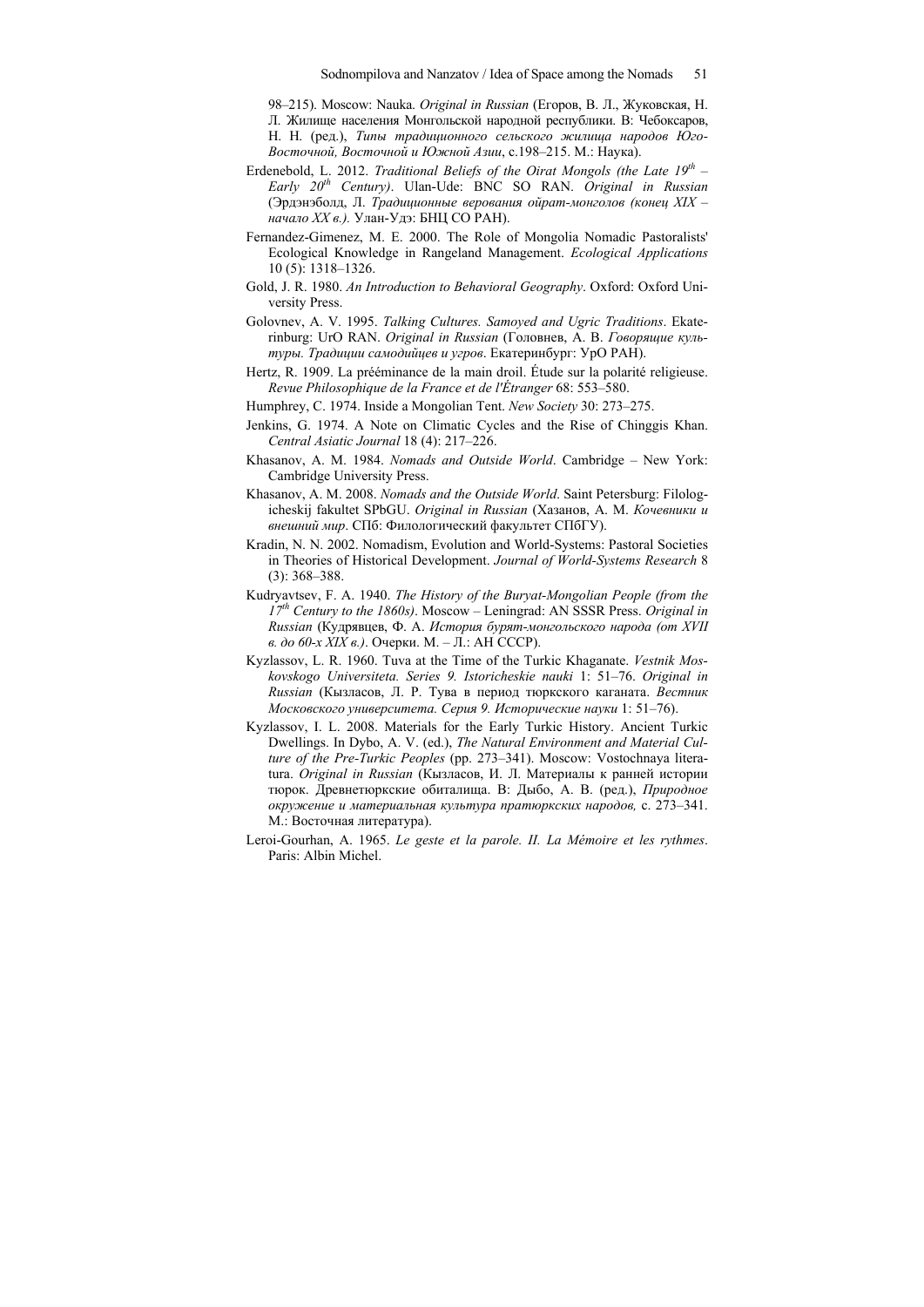- Maidar, D., and Darisüren, L. 1976. *Home. The History of Dwelling*. Ulaanbaatar: Ulsyn khevleliin gazar. *Original in Mongolian* (Майдар, Д., Дарьсурэн, Л. Гэр. *Орон сууцны түүхэн тойм*. Улаанбаатар: Улсын хэвлэлийн газар).
- Malov, S. E. 1959. *The Ancient Turkic Written Monuments of Mongolia and Kirghizia.* Moscow – Leningrad: AN SSSR. *Original in Russian* (Малов, С. Е. *Памятники древнетюркской письменности Монголии и Киргизии.* М. – Л.: АН СССР).
- Manzhigeev, I. M. 1960. *The Yangut Buryat Clan (an Experience of Historical and Ethnographic Study).* Ulan-Ude: Buryat Book Publ. *Original in Russian*  (Манжигеев, И. М. *Янгутский бурятский род (опыт историкоэтнографического исследования).* Улан-Удэ: Бурятское книжное издательство).
- Marin, A. 2010. Riders under Storms: Contributions of Nomadic Herders' Observations to Analyzing Climate Change in Mongolia. *Global Environmental Change* 20: 162–176.
- Melnikova, L. V. 1994. *Tofy: Historical and Ethnographic Essay*. Irkutsk: Vostochno-Sibirskoye Knizhnoye Izdatel'stvo. *Original in Russian* (Мельникова, Л. В. *Тофы: историко-этнографический очерк*. Иркутск: ВСКИ)
- Melkheev, M. N. 1969. *Toponymy of Buryatia.* Ulan-Ude: Buryatskoye Knizhnoye Izdatelstvo. *Original in Russian* (Мельхеев, М. Н. *Топонимика Бурятии*. Улан-Удэ: Бурятское книжное издательство).
- Menes, G. 1992. Materials on the Traditional Funeral Rites of Zakhchins of the Mongolian People's Republic in the Late  $19<sup>th</sup>$  – Early  $20<sup>th</sup>$  Century. In Gerasimova, K. M. (ed.), *The Traditional Rituals of the Mongol Peoples* (pp. 112– 127). Novosibirsk: Nauka. *Original in Russian* (Мэнэс, Г. Материалы по традиционной похоронной обрядности захчинов МНР конца XIX в. – начала XX в. *Традиционная обрядность монгольских народов* / Ред. К. М. Герасимова, с. 112–127. Новосибирск: Наука).
- Ochir, A., and Galdanova, G. R. 1988. The Traditional Family Ritualism of the Mingats of the Mongolian People's Republic. In Basayeva, K. D., and Nimayev, D. D. (eds.), *The Cultural and Everyday Traditions of the Buryats and Mongols* (pp. 109–128). Ulan-Ude: BNC SO RAN. *Original in Russian* (Очир, А., Галданова, Г. Р. Традиционная семейная обрядность мингатов МНР. В: Басаева, К. Д., Нимаев, Д. Д. (ред.), *Культурно-бытовые традиции бурят и монголов*, с. 109–128. Улан-Удэ: БНЦ СО РАН).
- Podosinov, A. V. 1999. *Ex oriente lux! The Cardinal Points Orientation in Archaic Cultures of Eurasia.* Moscow: Yazyki russkoj kultury. *Original in Russian* (Подосинов, А. В. *Ex oriente lux! Ориентация по странам света в архаических культурах Евразии*. М.: Языки русской культуры).
- Potanin, G. N. 1883. *Essays on Northeastern Mongolia*. Issue 4. *Ethnographic materials.* Saint Petersburg: V. Kirshbaum. *Original in Russian* (Потанин, Г. Н. *Очерки Северо-Западной Монголии.* Выпуск 4. *Материалы этнографические*. СПб.: В. Киршбаум).
- de Rachewiltz, I 2004. *The Secret History of the Mongols. A Mongolian Epic Chronicle of the Thirteenth Сentury*. Vol 1. Leiden – Boston: Brill.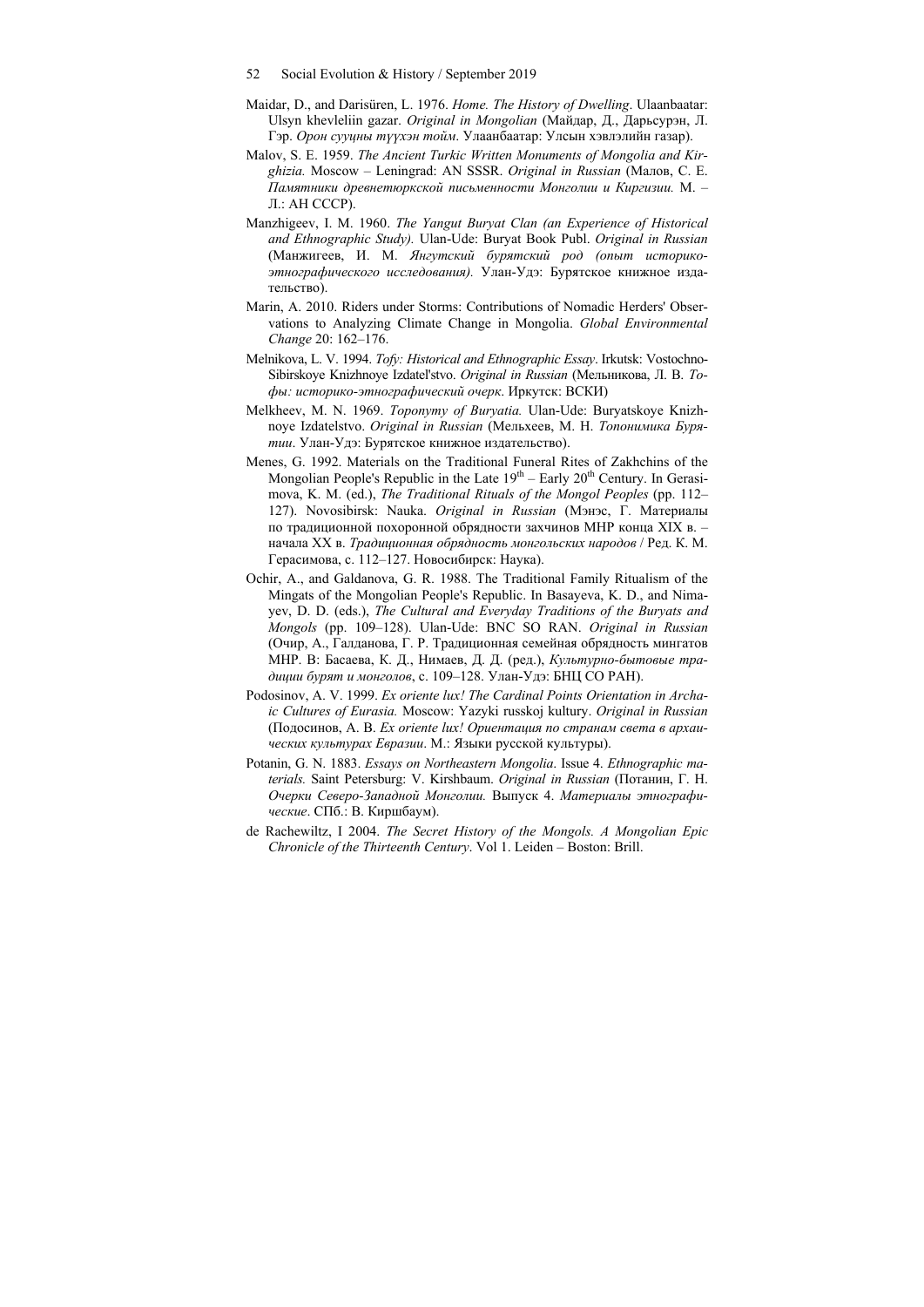- Rintchen, B. 1959. Les matériaux pour l'étude du chamanisme mongol. 1. *Asiatische Forschungen* 3. Wiesbaden: O. Harrasovitz.
- Sherstova, L. I. 2005. *Turkic Peoples and Russians in South Siberia*. Novosibirsk: IAE SO RAN. *Original in Russian* (Шерстова, Л. И. *Тюрки и русские в Южной Сибири*. Новосибирск: ИАЭ СО РАН).
- Skorodumova, L. G. 2004. *The Mongolian Language: Images of the World*. Ulaanbaatar: Bembi San. *Original in Russian* (Скородумова, Л. Г. *Монгольский язык: образы мира.* Улан-Батор: Бемби Сан).
- Solomatina, S. N. 2007. River in Mythical and Ritualistic Tradition of the Tuvinians. In Pavlinskaia, L. R. (ed.), *Rivers and Peoples of Siberia* (pp. 158–172). Saint Petersburg: Nauka. *Original in Russian* (Соломатина, С. Н. Река в мифо-ритуальной традиции тувинцев. В: Павлинская, Л. Р. (ред.), *Реки и народы Сибири* (с. 158–172). СПб.: Наука).
- Sosnovsky, G. P. 1940. To the History of Cattle Breeding in Siberia. In Komarov, V. L. (ed.), *The Issues of Origin, Evolution and Breeding of Domestic Animals*. Vol. 1 (pp. 135–149). Moscow – Leningrad: AN SSSR. *Original in Russian* (Сосновский, Г. П. К истории скотоводства в Сибири. В: Комаров В. Л. (ред.), *Проблемы происхождения, эволюции и породообразования домашних животных*. Т. 1, с. 135–149. М. – Л.: АН СССР).
- Skrynnikova, T. D. 2005. Images of Earth and Sky of the Medieval Mongols. In Zamyatin, D. N. (ed.), *Humanitarian Geography. Scientific and Cultural-Educational Almanach*. Vol. 2 (pp. 37–54). Moscow: Institut Naslediya. *Original in Russian* (Скрынникова, Т. Д. Образы земли и неба у средневековых монголов. В: Замятин, Д. Н. (ред.), *Гуманитарная география. Научный и культурно-просветительский альманах*. Вып. 2, с. 37–54. М.: Институт Наследия).
- Tatar, M. 1971. Zur Fragen des Obo-Kultes bei den Mongolen. *Acta Orientalia* 24 (3): 301–330.
- Trepavlov, V. V. 2005. The Ulus Substrate and the Imperial Substrate: Searching for the 'Nucleus' of Nomadic Statehood. In Bazarov, B. V., Kradin, N. N., and Skrynnikova, T. D. (eds.), *The Mongol Empire and Nomadic World*. Book 2 (pp. 71–86). Ulan-Ude: BNC SO RAN. *Original in Russian* (Трепавлов, В. В. Улусный субстрат и имперский субстрат: поиск 'ядра' кочевой государственности. В: Базаров, Б. В., Крадин, Н. Н., Скрынникова, Т. Д. (ред.), *Монгольская империя и кочевой мир*. Книга 2, с. 71–86. Улан-Удэ: БНЦ СО РАН).
- Trepavlov, V. V. 2011. Sacral Topography of the Jochi Ulus. *Etnograficheskoye obozrenie* 2: 107–115. *Original in Russian* (Трепавлов, В. В. Сакральная топография улуса Джучи. *Этнографическое обозрение* 2: 107–115).
- Tserensodnom, D. 2001. Traditional Methods of Research on Lands and Nomads. In *Dialogue among Civilizations: Interaction between Nomadic and Other Cultures of Central Asia* (pp. 481–482). Ulaanbaatar: IISNC. *Original in Russian* (Цэрэнсодном, Д. Традиционные методы исследования земель у кочевников. In *Dialogue among Civilizations: Interaction between Nomadic and Other Cultures of Central Asia*. Ulaanbaatar: IISNC).
- Tserenkhand, G. 1993. The Nomadic Camping Ground Traditions of the Mongols. In Zoriktuyev, B. R. (ed.), *From the History of Economy and Material Culture*